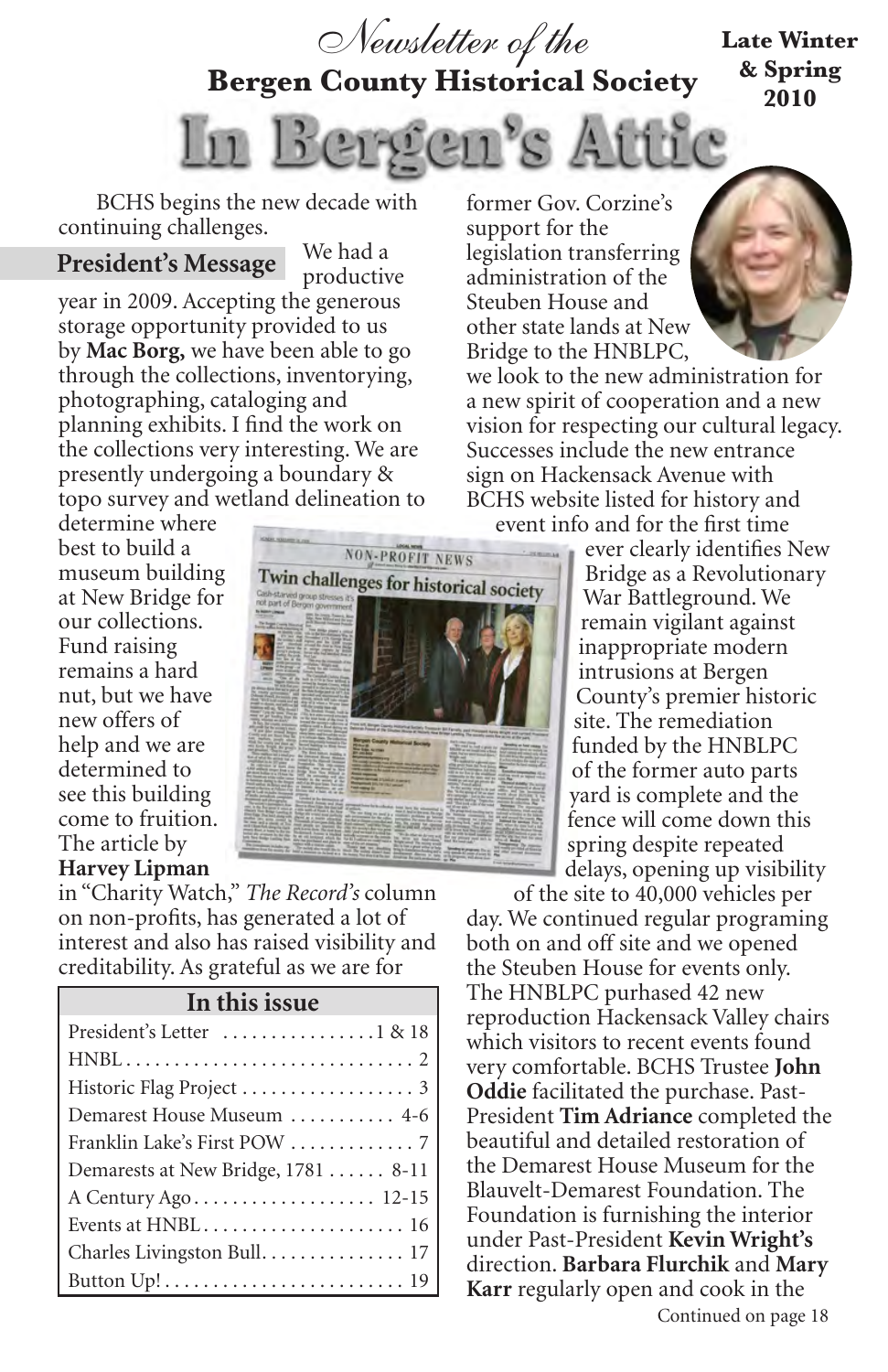## **Historic New Bridge Landing**

*by BCHS Vice President and Historic New Bridge Landing Chairman Mike Trepicchio*

2009 should be remembered as a year of great movement at Historic New Bridge Landing Park. The year started off with the State Senate and Assembly approving unanimously the new amended legislation updating and clarifying the existing 1995 law

that governs the Park. Governor Jon Corzine came in June to sign the bill into law, saying ""The bill I am signing grants oversight to a local organization best positioned to address the preservation needs of Historic New Bridge Landing State Park. Through this legislation, the Historic New Bridge Landing Park Commission will now have jurisdiction to manage the restoration of this historical site so critical to the birth of our nation." The new law clarifies the boundaries of the Park and officially transfers the administration and funding of all State owned buildings and lands to the Park Commission.

The remediation of the BAPCO junk yard was started in April, and after moving a lot of dirt around, the contaminated soil has been removed. Come this spring's thaw, the old fence will be down, clean soil will be deposited and a meadow will sprout on the site. The spring also saw the Steuben House opened to the public for the first time, since the April 2007 nor' easter closed the house due to extensive flood damage. The House once again hosted great events and many people where



able to pass through this grand old place. The Commisson also started the process of the restoration of the Steuben House, to bring it back to its 1780s glory. We are in the process of

updating the Historic Structures Report for the house that will be used as a guide for all future restoration work, including removing all modern intrusions in the building. This will allow for the house to be interpreted in a unique manner, truly providing a window into the past. The Commission also designed and erected appropriate signage at the Park, and purchased reproductions of Hackensack Valley chairs for the Steuben House.

The Blauvelt-Demarest Foundation completed a total restoration of the Demarest House under the skilled craftsmanship of BCHS past President, **Tim Adriance,** and a special thanks to Commissioner **Jim Bellis** for making this project a reality. All and all it was a great year with a lot of positive accomplishments. We all must remember that the Bergen County Historical Society is the driving force behind this important place in not only our local history, but also in national and international history as well. I would also like to especially thank my follow Commissioners, **Mary Donohue, Deborah Powell, John Oddie, John Heffernan, Anne Subrizi, Jim Bellis,** and last but not least, one who's time, knowledge, and counsel, is greatly appreciated, Commission Secretary and BCHS Past President Kevin Wright. My best wishes to all, in hopes of a healthy, happy, and prosperous 2010.  $\triangle$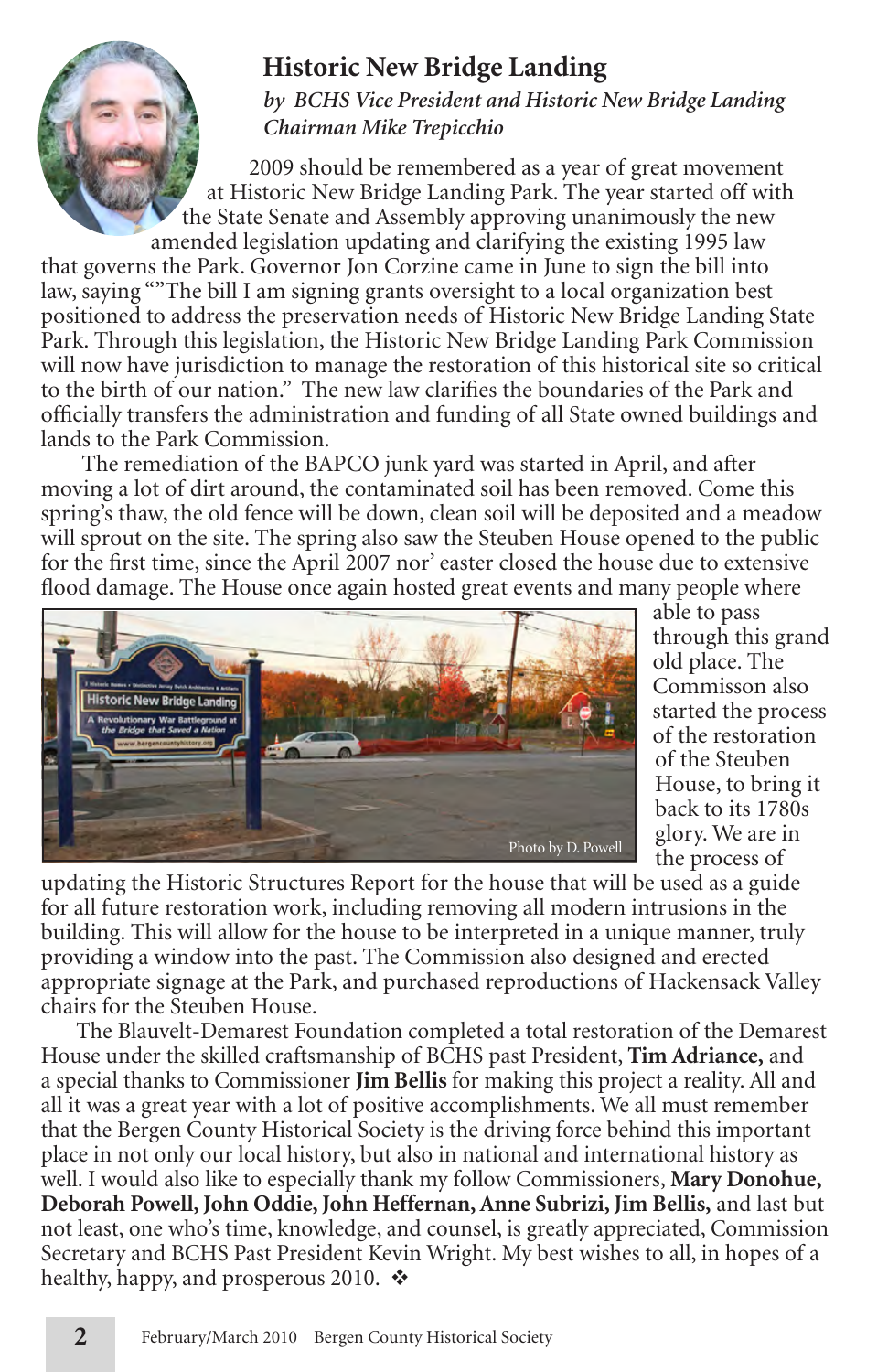## **Historic Flag Project**

#### *by Historic New Bridge Landing Vice Chairwoman Mary Donohue*

The Historic New Bridge Landing State Park Commission and the Bergen County Historical Society have joined hands and hearts in launching a project that will honor the dignity and solemnity of the battleground site at New Bridge. The project will be a hand-sewn replica of one of our earliest known American

flags, to be flown over the Capitol of the United States, the White House and all Revolutionary War Battlegrounds. Congressmen and Senators in whose districts the historic battlegrounds are located, will be escorts and guardians of the flag as it journeys from site to site. At the conclusion of its historic journey, it will be displayed in a place of honor in the future museum of the Bergen County Historical Society at New Bridge Landing State Park. A second identical flag will also be made to be raffled off as part of the fund-raising campaign for the museum building.

The flags will be the creation of **Marge Haggerty** of River Edge, well-known for her beautiful and skillful hand-made quilts and needlework, and as instructor at the Quilt Shop of River Edge. Marge Haggerty will be assisted by **Helen Clark,** also of River Edge. Marge and Helen worked with a group of volunteers in hand-crafting the magnificent Revolutionary War Quilt that is displayed in the Borough Hall of River Edge. It was created to commemorate the Bicentennial of the United States in 1976. Marge Haggerty leads a group of 30 busy needle-women, St. Peter's Quilters, who are responsible for making 200 quilts which have been donated by St. Peter the Apostle Church in River Edge to Covenant House in Newark for homeless teenagers.

While we are all familiar with the Betsy Ross legend of the creation of the



first American flag in Philadelphia in May 1776 at the request of General George Washington, unfortunately, historians have not been able to verify the event. However, we do know that due to the efforts of Francis Hopkinson, a delegate from New Jersey to the Continental Congress and a signer of the Declaration of Independence, in

order to establish a flag for the new nation, submitted not only a flag bill to the Congress, but also a bill to establish currency designs, drawings for the great seal of the United States, a treasury seal, and a design for the flag. On June 14, 1777, the Continental Congress passed the Flag Act: "Resolved, That the flag of the United States be made of thirteen stripes, alternate red and white, that the union be thirteen stars in a blue field, representing a new Constellation."

It is fitting and proper that the Hopkinson Flag with its roots in New Jersey, has been chosen to be replicated by Marge Haggerty and Helen Clark as their gift to our Revolutionary heritage. We will report periodically on the progress of the creation of the New Bridge Flag.  $\cdot$ 

**We are starting a book on New Bridge that Arcadia may publish. Any early photographs of the area that you can share would be most welcome. Will your include photo credit! Please email D. Powell contactBCHS@bergencountyhistory.org**





**By Ole Erekson, Engraver, c. 1876, Library of Congress**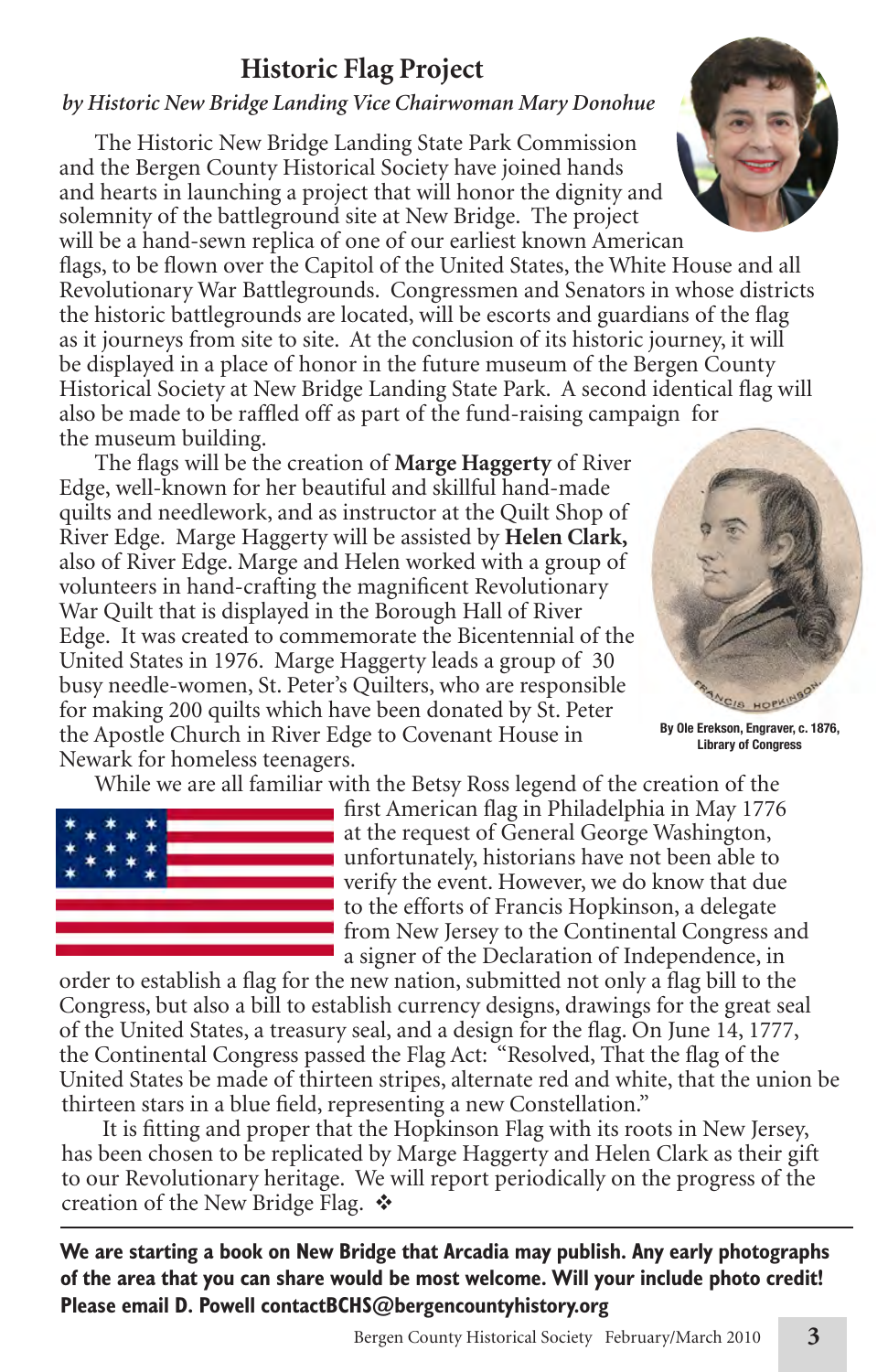## **The Demarest Family Museum at New Bridge**

*by Past President Kevin Wright*

The John Paulison Homestead, relocated to River Edge from New Milford in 1954-56 and popularly styled "the Demarest House," is the best surviving example of a Bergen Dutch sandstone cottage with two rooms and two entry doors. The distinctive springeaves extension of the roof echoes late Medieval domestic architecure in northern Europe, particularly France, and was designed to shed rainwater. This beloved example, likely built with a frame kitchen wing at its west gable, was a type of "starter home," popular between 1790 and 1820.



Because of its proximity to the French Burying Ground, twentiethcentury observers mistook this seemingly primitive dwelling for the original habitation of David Demarest, Senior, erected in 1678. Unfortunately, the house in its original location does not appear on any Revolutionary War maps. Nor does the surviving architectural fabric suggest a pre-Revolutionary War date of construction. Instead, the original framing for a "stove chimney" in the east room is evidence of a late

eighteenth century technological innovation in domestic heating.

When researchers first realized the old French cemetery and this adjacent stone dwelling occupied a tract of land that originally belonged to David's son Samuel, construction was mistakenly attributed to him. Consequently, its history was unwittingly confused with the long vanished homestead of Simon Samuelse Demarest, which formerly stood on the west side of River Road in New Milford.

The Old French Burying Ground is located within Lot #3 of the French Patent, encompassing 200 acres surveyed for Samuel Demarest on January 13, 1695. By his last will and

testament, probated October 19, 1728, Samuel Demarest, Senior, of Hackinsack, yeoman, devised this tract to his son Simon, who probably erected his homestead on the west side of River Road about the time of his marriage to Vroutie Herring in December 1722. Interestingly, the oldest recorded burial in the Old French Burying Ground dates to 1721, suggesting settlement at about this date. The cemetery was rarely used again until the Revolution, when circumstances perhaps

made it difficult or impossible for neighbors to conduct burials in the nearest churchyards.

By his will, probated April 8, 1761, Simon bequeathed the "land where my improvements are, on which I live" to his youngest son, Jacob.<sup>1</sup> Jacob S. Demarest married Elizabeth Steenbrander at Schraalenburgh on August 27, 1768, and they had three children, all baptized at Schraalenburgh Church, namely: Vroutje, born July 31, 1769; David, born July 2, 1771; and Symon, born January 29, 1773. The family apparently removed to New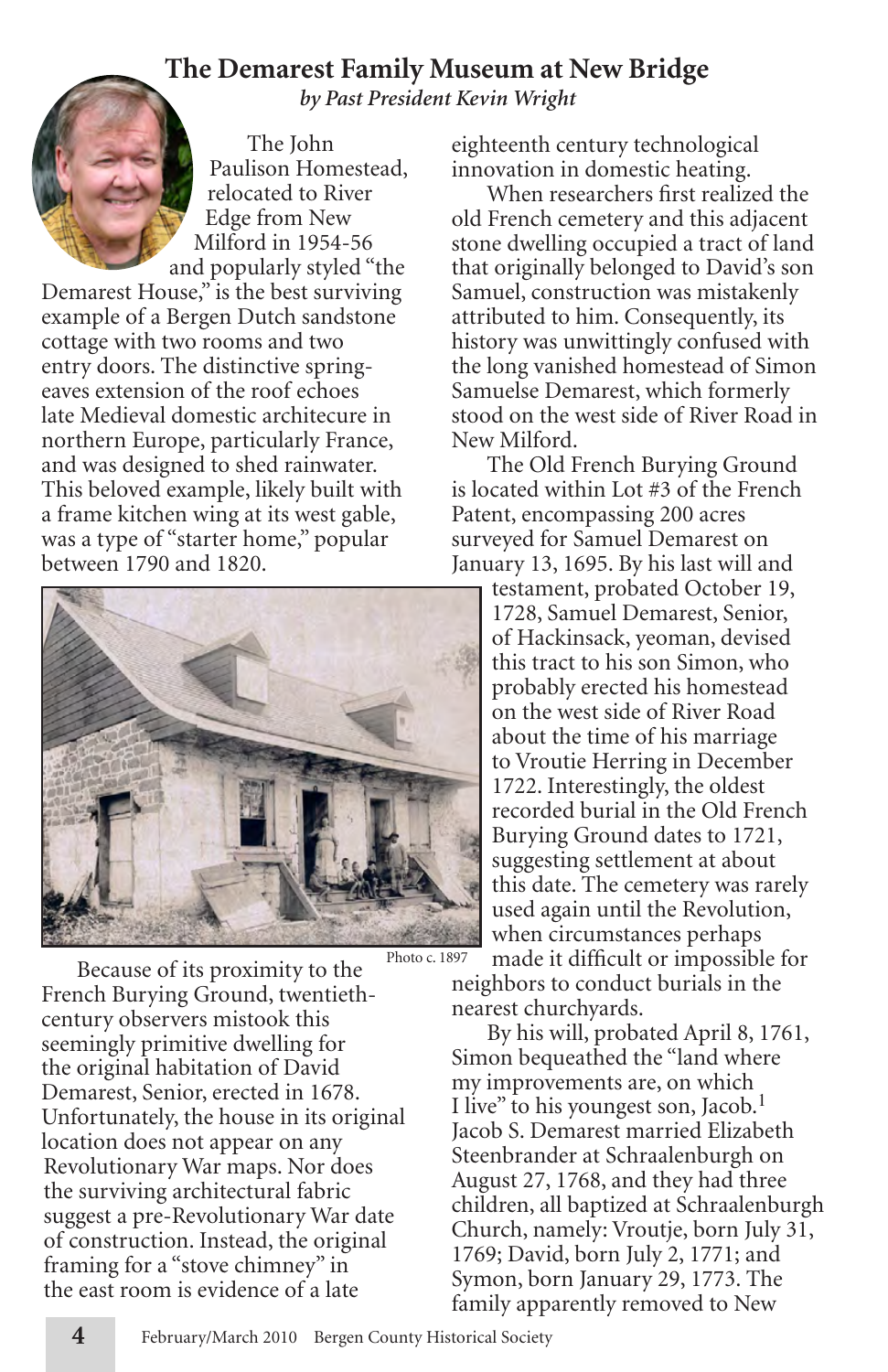York City either during or soon after the Revolution. Jacob possibly died there in November 1787—in any event, they disappear from local records.

On the Erskine-Watkins Map #113 (ca. 1778), an old Demarest house on the west side of River Road was marked "Elias Romeyn."2 Born in Dutchess County, NY, Captain Romeyn removed to Bergen County after the British captured New York City. His militia company guarded New Bridge, Brower's Hill and Liberty Pole throughout the war. British dragoons reportedly attacked Romeyn and his men at Liberty Pole on September 22, 1778. In 1782, Captain Romeyn was courtmartialed and convicted of robbing local inhabitants and of accepting bribes to overlook illicit traders along the Hackensack River, engaged in shipping contraband goods to British-held Manhattan. He then departed the area.

Jacobus Paulison, a son of Paulus M. Paulison and Rachel Demarest, purchased 100 acres of the estate of Jacob S. Demarest in 1791 and erected a gristmill upon the Hackensack River. He had this two-room stone cottage built for his son John J. Paulison on the Mill Lane shortly after his marriage to Altie Ely, daughter of William Ely and Maria Demarest, on April 4, 1794. John Paulison took over management of his father's gristmill in that same year.

When Jacobus died in November 1808, he left instructions to divide his farm between his two sons: Paulus received that portion to the north and the east of the division line, including the old Simon Demarest homestead and barn on the west side of River Road; John received the land to the south and west, bounded east on the Franse Valletje and west on the Hackensack River, "together with the Mill house, New Barn, [and] dwelling house" where he resided. In August 1821, Paulus Paulison agreed to allow William Ely, Andrew Zabriskie and others who had

friends and relatives interred in the French Burying Ground near his house to enclose the old cemetery with a fence. This agreement mentions the "lane leading from the public road [River Road] to John Paulison's house."

John Paulison died December 19, 1852, aged 79 years. After his first wife's death in 1802, he married Abigail Van Norden, who survived him by three years, dying in March 1855 at 84 years of age. According to an inventory made in January 1853, the Paulisons used one of the two rooms of the stone house as a "Bedroom," outfitted with a bed, bedding and cupboard. Chairs, tables and sundry items were dispersed throughout the two rooms. Dry goods were stored in the garret, while perishables were kept cool in either the east or west cellar. A small frame kitchen was appended to the west gable end of the house, the extant doorway beside the fireplace providing entrance to this former wing. At the rear of the stone house, an attached "hovel" or frame shed served as a "mud room" to store tools and fishing net.

In June 1853, Albert Van Voorhis, John Paulison's son-in-law and executor, sold the homestead farm, comprising 89.16 acres, to Abraham Collard. In October 1855, Collard sold 35.59 acres, including this stone house, to Christian Sackman of Hudson County, but reserved the use of the Old Grist Mill until May 1, 1856. The 1860 Census for Hackensack Township lists Christian Sackman, 44 years old, a farmer born in Germany. His wife Christina, 48 years old, was also German born. Their children, residing at home, were: George, 19 years old, born in New York, listed as an "Agent"; Caroline, 15 years old, also born in New York; and Margaret, 11 years old, born in New York. Their neighbor, apparently residing in the older house near River Road, was James Paulison, 59 years old, a farmer; his wife Ellen, 53 years old; and son Paul, 23 continued on page 6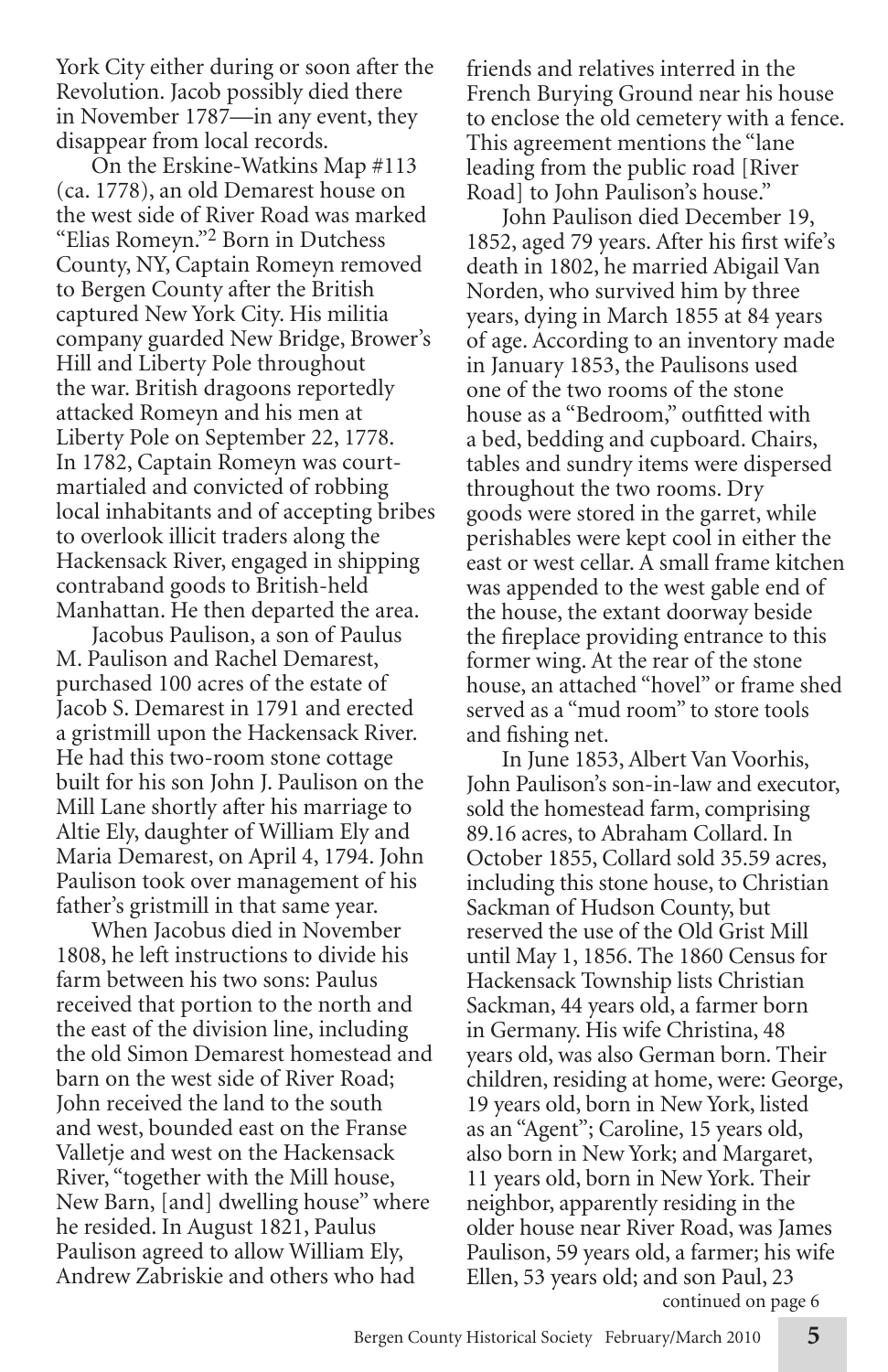years old, also listed as an agent. Demarest Family Museum continued from page 5

Sackman sold the same premises to Carl George Frederick Heine, of New York City, in 1863. He was the popular proprietor of the New Bridge Hotel and purchased this farm to supply his table with produce. The 1870 Census indicates his residence in the hotel and not in the small stone house to the north. It lists: C. G. Frederick Heine, 53 years old, Hotel Farer, born in Brunswick, Germany; wife Louisa, 50 years old, born in the same place; son Frederick, 16 years old, a farm laborer, born in New York; and daughter Anna, 15 years old, also born in New York. C. G. F. Heine died on February 6, 1894. Upon the death of his wife Louisa, he devised "the farm I own on the River Road containing 35 Acres" to daughter Emma, wife of Henry Rieman, and "the Hotel at New Bridge where I have resided for many years" to daughter Emma, wife of Henry Schreiber. When Emma Heine Rieman died in

#### **Interpretive Meeting**

If you are interested in the public presentation of HNBL, either as an exhibit docent, greeter, or living history interpreter in period dress, then join our School of Historical Interpretation. Hone your communication skills while gaining insight into the material culture of the past. With over 30 years of experience, historian Kevin Wright will present an introductory powerpoint show on the Basics of Historical Interpretation on February 17, 2010 at 7:00 pm in the Steuben House. Thereafter, we will meet the third Wednesday of every month. Contact if interested: wright@cybernex.net



October 1921, her estate was divided among her four children: Bertha Louise (Telgheder), Augusta (Pratt), Annie (Cathcart) and Henry Rieman.

For many years, a group of city artists known as the Pochard Club occupied the old stone house near the French Burying Ground on summer weekends. The Demarest Family Association was organized in 1937 and Hiram B. Demarest Blauvelt, president of the Comfort Coal & Lumber Company, purchased the little stone house from Henry B. Pratt and Henry Rieman, executors of Emma H. Rieman's estate, in 1939. To save it from vandalism, the old dwelling was painstakingly disassembled and reconstructed on Main Street, River Edge, directly behind the Steuben House, in 1954-56. The Blauvelt-Demarest Foundation maintains and recently restored what is one of the most recognizable landmarks of Bergen Dutch architecture.  $\mathbf{\hat{v}}$ 

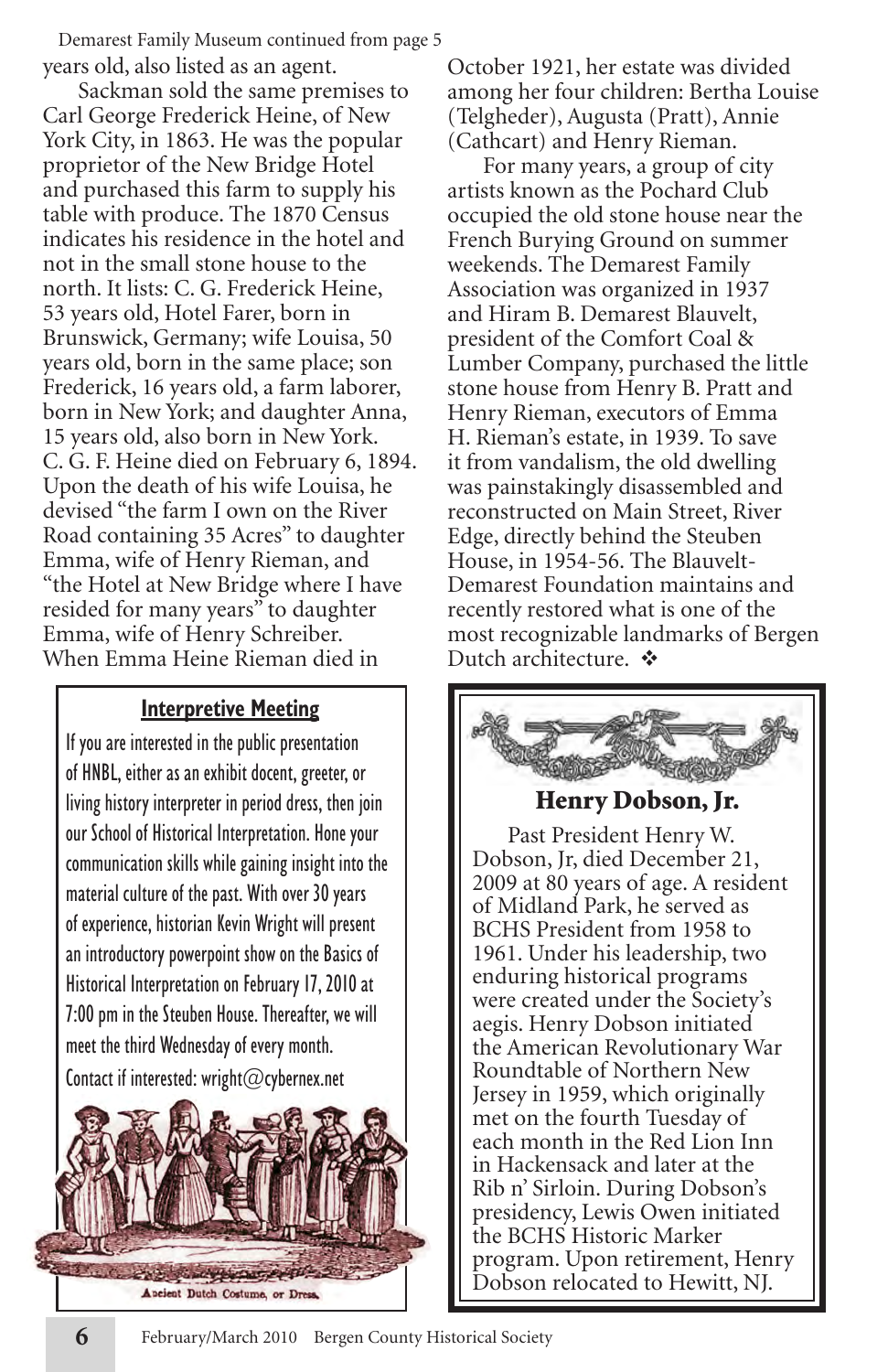## **Franklin Lakes First P.O.W.** *by Jack Goudsward, Trustee Emeritus*

Some folks harkin back to the grand home-coming parade given to Lt. Ed Miller. He was a Navy Aviator who was shot down over North Viet Nam. He was taken prisoner and spent the rest of the war in a P.O.W. Camp. But he is not the first P.O.W. from the town. Another Miller, Daniel Brown Miller was the first P.O.W. His war was World War II. This is his story.

Daniel was born to Opel and Daniel Miller of Brooklyn. The family moved to Wyckoff and then Ridgewood where he finished school. He married Martha Sidney and had three children. He was manager of the A&P Store in Wyckoff, (now the Walgreens.) The Millers lived on Ewing Avenue in Franklin Lakes.

Daniel received his notice for induction early in 1943. He reported to the Local Board in Allendale and received a 1-A classification. He entered active service on March 2, 1943 in Newark. He then went to Fort Jackson, South Carolina for basic training. There he received his expert medal for the M-1 Carbine. Here he became part of Company K 429rd Infantry 106th Division. At Camp Atterbury, Indiana, Daniel was trained in communications. During this time he rose through the ranks. He went from Private, to Private First Class, Corporal and finally Sergeant.

In October 1943 the 106th Division got word that they were going to Europe. The unit arrived on October 9th and started moving east. On December 11 the regiment took up defensive positions around the town of Radscheid, Germany. The German attack beganon the 16th. All communications were lost with the Daniel's company on the 18th. He and his company were reported MIA on the 29th of December. Martha, his wife, received word that he was missing on January 21, of 1944.

Sgt. Miller and his fellow prisoners were forced marched in rain and sleet to a railhead where they were loaded into boxcars. Their destination was Stalag IX-B Wegscheide/Bad Orb. This camp was considered the worst of the worst of the German camps, a camp for non-commissioned soldiers. The crowded camp offered little or no food, no medical treatment and unsanitary conditions. The good news is that Daniel was only at this camp for two weeks. The bad news is that the damage has already been done to his lower legs by the cold forced-march and no medical treatment. He was then transferred to Stalag IX-A Zieenhain where he remained for 4 months. He was liberated from there on Good Friday. Easter services were held and food was given out. Later they were flown out on C-47s to Camp Lucky Strike at LeHavre in north western France. Like all the other cigarette named camps they were devoted to the liberated P.O.W.s returning home.

Sgt. Miller returned to the US at Fort Dix. He received his Honorable Discharge. The examination showed that he could only stand for a short period of time. While there he was asked for and gave a statement on his capture. He stated: "On the 11th of December 1944 our company was making an attack on the town of Shoneberg, Germany. We ran into several German Armed Units making the initial attack in the break through at the bulge. We continued to fight the German Infantry and we were completely cut off and surrounded. On 19th of December 1944 our ammunition gave out and we surrendered when Col. Cavender gave us the order to do so".

Sgt. Daniel Brown Miller returned home to Franklin Lakes. During his service he was awarded the Good Conduct Medal, Europe African Middle Eastern Theater Ribbon with 3 Battle Stars, the Combat Infantry Badge and the Expert Badge for Carbine. He also received his Discharge Lapel Button and Patch. So ends the story of the town's first P.O.W.  $\cdot \cdot \cdot$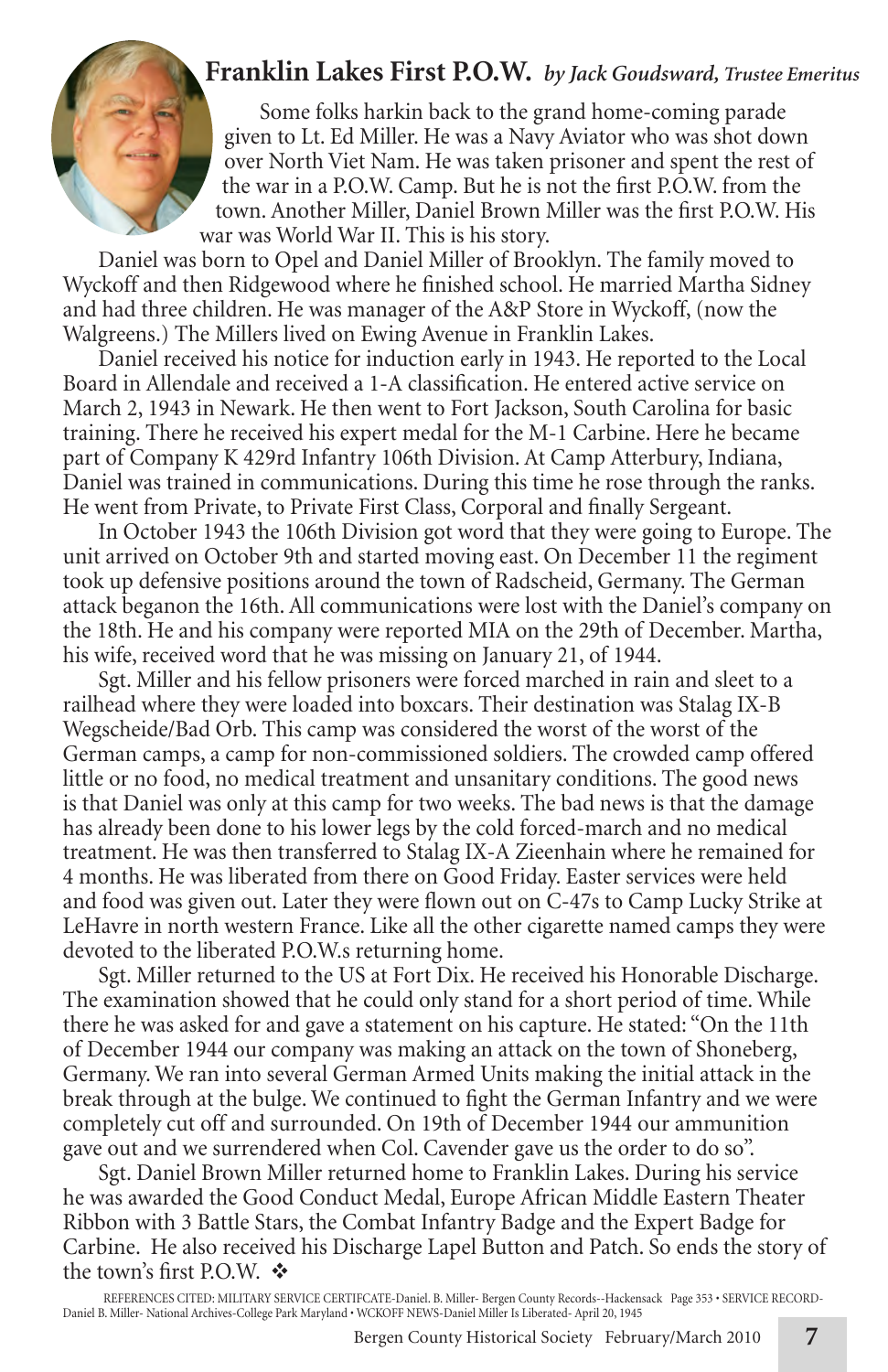#### Three Dates, One Action? *The Demarests at New Bridge, 1781 by Past President Todd W. Braisted*



One of the finest sources for anecdotal, first-hand accounts of the Revolution is the US Pension & Bounty Land Applications in the National Archives. They contain vivid snippets of military service, actions, genealogical information, social culture, and many other matters of 18th Century life. They can also be highly confusing and misleading when taken completely at face value.

The United States passed a series of pension laws for the veterans of the Revolution beginning in 1818, but this initial act only covered destitute survivors of the Continental Army. The largest act, which included most others, including the militia, was passed on 7 June 1832, nearly fifty years after the end of the war, making the youngest applicants around seventy years old. Some much older. Memories faded over the years, the order of events became confused, names sometimes changed, and most particularly, dates became jumbled. Many confused the two different British forages in the county between 1777 and 1778; others wrote that the actions at Fort Lee in May 1781 happened in 1782. The larger actions can be easily put in their proper place by cross-referencing documents from the war. The smaller events, the petite guerre, can be somewhat trickier. Here is one such action, involving New Bridge and the Demarest family.

 The Demarest family provided soldiers to both sides of the conflict. At least thirty five are known to have served, two dozen on the Congressional side with another eleven fighting for the Crown. One of the leading county militia officers was Captain Samuel Demarest, who lived on what is now River Road in New Milford. At the time, it was simply lumped into the "New Bridge" general area. Guards of militia were generally kept in the area, usually in houses and barns of the inhabitants. Hackensack to the south was garrisoned by state troops commanded by Captain John Outwater and some New Jersey Continentals under Lieutenant Samuel Seelv.<sup>1</sup>

The middle part of the year 1781 had been eventful in the county. No large armies maneuvered for battle or even foraged for grain. The British still occupied the lower part of Bergen Neck, modern Hudson County, with the fortifications of Paulus Hook garrisoned by British Regulars and Fort DeLancey at Bergen Point garrisoned by around 300 men of the Loyal Refugee Volunteers commanded by Major Thomas Ward. The force under Ward had attempted to establish a new post on the ruins of Fort Lee, prompting three major engagements with the militia in May. The British, not wanting to be in the position of having to support a post they deemed untenable, ordered Ward to return to his old post, which he and his corps did.

Which leads us to our friends the Demarests at New Bridge. Amongst the various pension applications made out by members of the family in the 19th Century, three record being taken prisoner in 1781. Gilliam Demarest had passed away in 1811, but his widow Bridget applied for a pension under a later act providing for wives of deceased veterans. He was the son of David G. Demarest, who in May 1779 joined the British and was at that time serving in the Refugees under Thomas Ward.<sup>2</sup> Benjamin Romaine, a fellow veteran, testified on behalf of Bridget "That the said Gilliam Demarests father David Demarest deserted his countrys cause, and eloped to the enemy services to the City of New York, and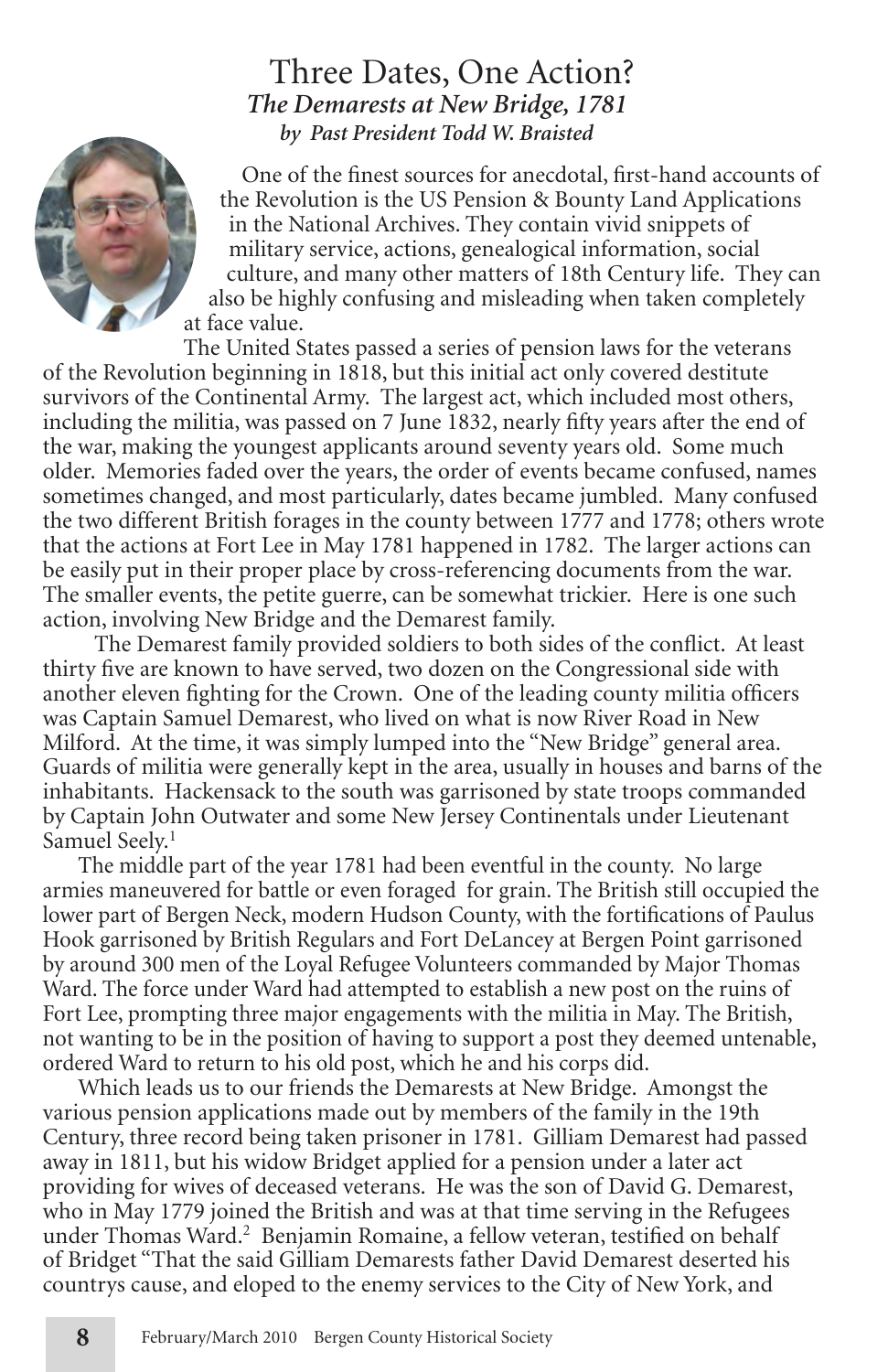contain'd there during the war, and his farm was confiscated…. The said father repeatedly requested, and demanded his said Son Gilliam to join him in New York, but the son held to his integrity to the end of the war. That he was taken a prisiner, and exchanged, nevertheless his fathers commands, and again went into military Service – was severely Wounded in individual contest in the hand in a personal contest with an enemy refugee, who sought to capture him, as I have full and satisfactory information of this fact." Philip Demarest, in 1841, likewise testified: "…in the year 1781, this deponant & the aforesaid Gilliam Demorest was again Called out in the Service under Capt. Samuel Demorest and that on or about the first of April in the year aforesaid this deponent & the aforesaid Gilliam Demorest at the Hackinsack new Bridge, while on duty was Supprised and taken Prisoners of War by the Enemy and taken from thence to the City of New York and Confined in the Shuger House & this deponant remained there Six months & was then Exchanged and this deponent further Says when he left for home the aforesaid Gilliam Demorest yet remained there as a Prisoner of War."<sup>3</sup> This set the date of capture at 1 April 1781.

Philip Demarest, a resident of Barbadoes Township, and the person who related Gilliam's story above, told his own tale in 1832: "That he again entered the service

about the first of April 1781, under the aforesaid field Officers and under Captain Demarest, and Lieutenant Campbell. That he was taken prisoner in a little Skirmish near Hackensack Newbridge on or about the tenth of April and carried to New York where he remained a prisoner untill the first of October following, he was then individually exchanged through the intersession or management of



his friends…" Two years later, still seeking his pension, Philip added more detail to his capture: "this deponent further saith in relation to his having been taken prison[er] by the enemy, that himself and two others belonging to Captain Samuel Demarests Company went out that day to pilot a party of Regular Troops, under the command of a Lieutenant that were sent from Perhamus to discover the movement of the enemy, that they went into the vicinity of Fort Lee and returned in the evening to the house of one John Sobriskie, near Hackensack near [New] Bridge, where they were surprised by the enemy and himself and the most of the party continued on page 10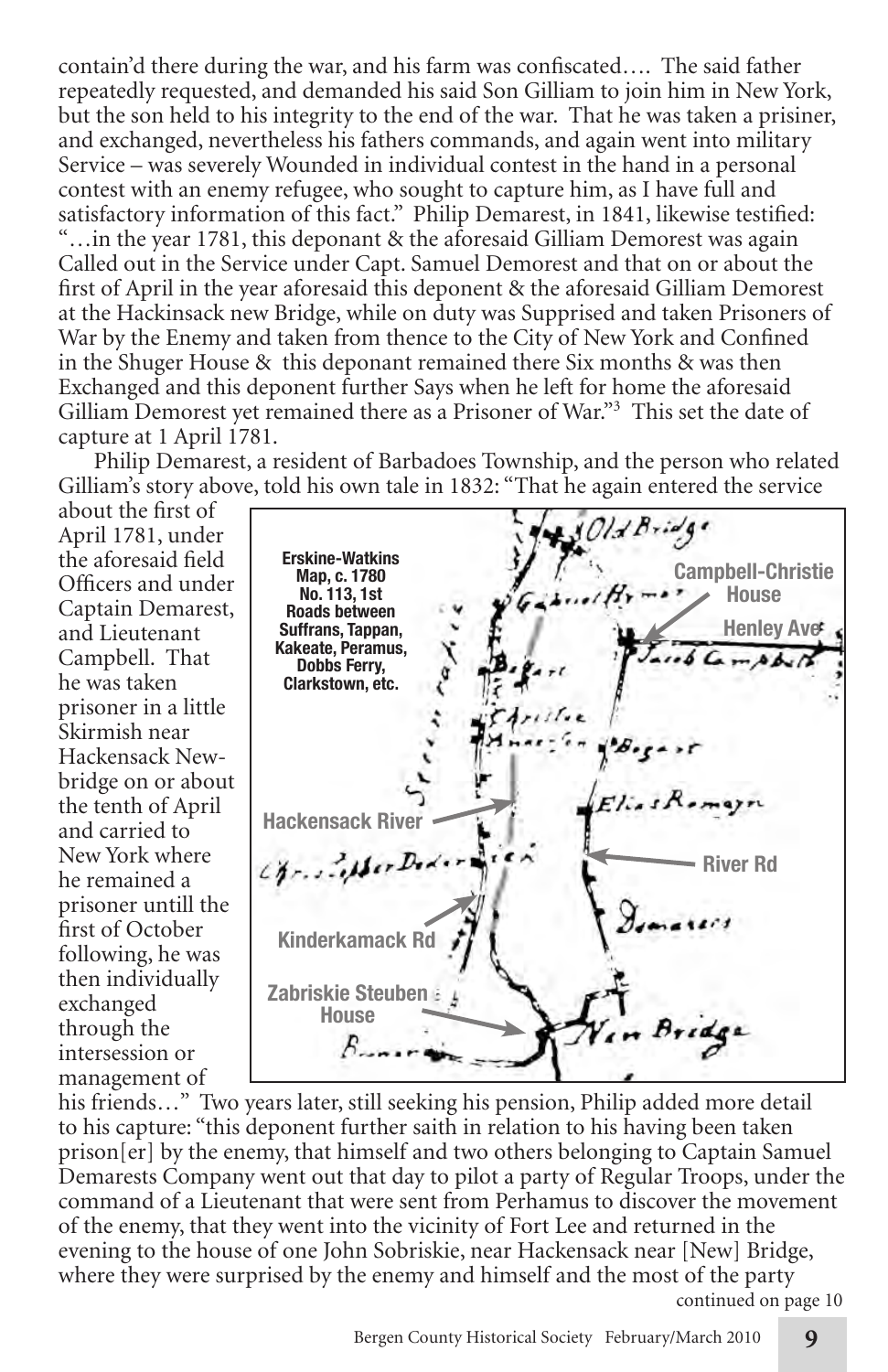made prisoner and immediately carried to New York as set forth in his declaration. The name of the Lieutenant commanding the party he does not recollect if he ever knew."4 This gives the number of men taken prisoner as three, but the date of the encounter as 10 April 1781. Now we have two dates.

Last of the Demarests was sixteen year old John, a militiaman nonetheless at that young age. He testified in his application: "That in the Year 1781, early in the month of September, he was taken a Prisoner of war, by surprise, at the New Bridge aforesaid, by a party of British New-Corps, or Refugees, commonly called 'Ward's Green-Coats;' and that he was conveyed thence down to their Head Quarters at Parnespough, a place bordering upon New York Bay, in the Township of Bergen, in the County and State aforesaid, and that he remained a Prisoner of war for the space of seven Months, (as near as he can now recollect) part of this time in confinement, and part of it, he was permitted to return home, on parole of honour, (together with his Father, an old man, also a Prisoner of war,) at the Instance of Captain Samuel Demarest, together with another Officer of the Guard, stationed at the New Bridge aforesaid, as a Flag of Truce; on condition, that he should not take up Arms against them as long as he was their Prisoner, and that he should appear and report himself once in every Month; which he observed for about three months." He later concluded: "I was taken a Prisoner of war, in the night season while at the Village of Hackensack, but on a visit to my Parents at the New Bridge, being indisposed and lame…"5 John stated his date of capture as early September. Three dates.

Three Demarest family members, all taken prisoner at New Bridge, all giving different dates. Which one was correct? Perhaps none of them. Looking at this mystery from the other side of the conflict, we may have found our answer.

The raison d'être of Thomas Ward's corps was to cut wood, which in turn they had an exclusive contract to sell to the Barrack Master General's Department in New York City for the use of the British military. Their usefulness to the British extended well beyond providing fuel however. Gathering intelligence and collecting information on Washington's Army was of vital importance, and in July 1781 the Continental Army and their French allies appeared ready to besiege the British in New York. On 29 July 1781, Major Oliver DeLancey, Jr, the British Adjutant General, sent orders to Thomas Ward to help accomplish that: "You are requested to send out patroles on the road to Sneathings Ferry<sup>6</sup> as far as they can go with prudence in order to find out what troops are on your side the Water & you will also be good enough to send out some people to gain intelligence of the Situation & motions of the Enemy with certainty, you will enjoin secrecy. I will pay any of them you Employ."7 Ward dutifully complied, reporting two days later:

I immediately on receipt of your Letter on Sunday last set off to Bergen, and sent two Men into the Country towards Kings Ferry and directly proceeded after them myself, with a party of about One hundred and Fifty Horse and foot with a Brass Field piece as far as the liberty Pole.

I then Detached Captn. Miller<sup>8</sup> with twenty Horsemen to the House of Captn. Demarea– but he had taken Flight. he Captured three Notorious Rebels and afterwards Joined the foot without a Shot fired at him or the party— I have intelligence that there is at Closter, at and abt. their Block House, three hundred of their Standing Army and Militia— I sent for a very intelligent person who had I understood been to Kings Ferry, and he says when he Crossed the river on Saturday Night last, there were no Troops there nor had there been any for some time past he had been to their Army and says he saw hauling down to White Plains Sundry pieces heavy Cannon & Mortars which is said came from West Point— and his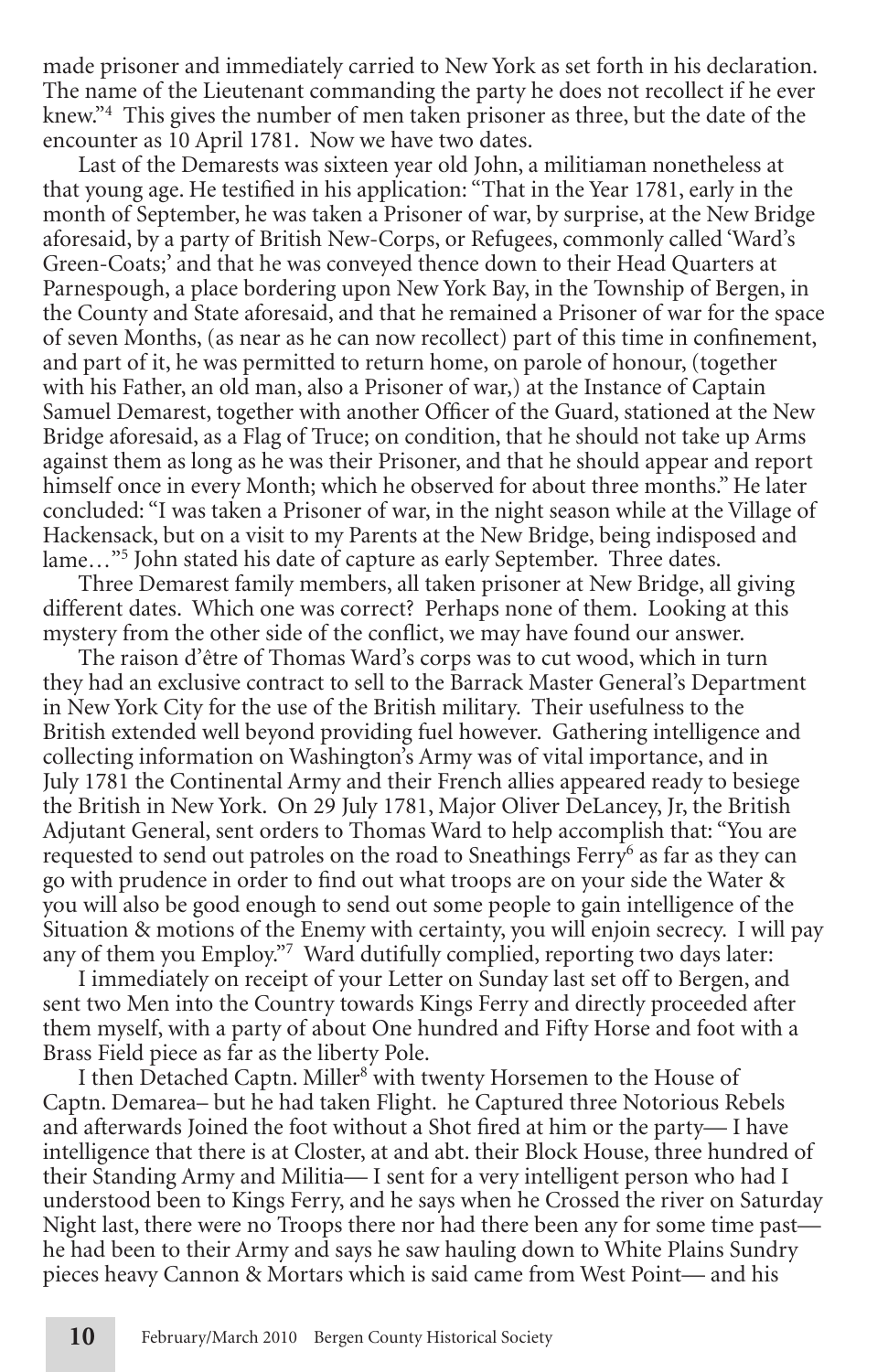Horses which he went after was employed in that Service he further adds he was not allowed to Cross at Dobbs Ferry but must go to Kings Ferry— report Strongly Prevails in the Country of raising Militia and laying Seige to New York– but for his part he saw no Militia preparing– it is also said that as soon as they can raise the Militia of this Province a Brigade with the Militia to Join them is to lay at Fort Lee— Genl. Washington reconnoitered the Ground in disguise last Friday at Fort Lee– which gives this intelligence more weight– this respecting Fort Lee except what relates to GW my informant had from Colo. Dayton— the two men who I sent out expect back tonight or in the Morning—<sup>9</sup>

The New York newspapers touted Captain Miller's exploits, while obviously staying mum on the intelligence portion of the expedition: "On Sunday evening last a party of Loyal Refugees under the Command of Major Thomas Ward, went out from Bergen Neck, as far as the Liberty Pole. Major Ward detached Capt. John Miller with a party of twenty horse, who penetrated as far as the New Bridge, near Hackensac, and captured three notorious rebels by the names of Demareas, drove off their stock, and returned to the party without firing a shot."10 Three Demareas, a variation of Demarest, captured at New Bridge. Sounds very much like Gilliam, Philip and John.

In reviewing any movements of troops, or reported actions for the period of April 1781, the time Philip mentioned as when he and Gilliam were taken prisoner, nothing appears. John Demarest's statement saying early September for his capture does correspond with a raid on Closter by Captain William Harding of the Refugees, who surprised six men of a guard serving under Captain Thomas Blanch.11 This action, which occurred on 6 September 1781, is well documented though, particularly through the pension application of Benjamin Romaine, one of those taken prisoner. Ward himself led a raid with fifty men four days previously, but this was in the neighborhood of Newark, where they took off thirteen prisoners.12 Closer to home, Ward personally led a party on August 11th that captured a guard of fifteen men "from the neighbourhood of Hackensack" but that appears to have been Continentals or State Troops, not the militia that Gilliam, Philip or John served in.<sup>13</sup>

Studying history is much like piecing together a puzzle. Individual pieces sometimes don't make sense, but put together create a vivid picture. It would appear, probably, the capture of the three Demarest militiamen did indeed occur on 29 July 1781, a date none of them stated. First hand accounts are a wonderful resource, but the old adage "Trust, but Verify" refers to them as much as any other source.  $\mathbf{\hat{*}}$ (Endnotes)

1 Seely to Colonel Elias Dayton, Hackensack, 27 July 1781. MG 14, Edwin A. Ely Autograph Collection, Box 1, Folder 39, The New Jersey Historical Society.

- 2 Demarest probably joined the British when Abraham Van Buskirk's corps, the 4th Battalion, New Jersey Volunteers, occupied New Bridge on 17-18 May 1779. Petition of Jane Demarest to Governor William Livingston & the New Jersey Assembly, Hackensack, 13 September 1779. Department of Defense,<br>Military Records, Revolutionary War, Revolutionary Manuscripts Numbered, Docum the Refugees stationed on Bergen Neck under the command of Major Thomas Ward…Twenty Three March 1782. Sir Henry Clinton Papers, Volume 190,<br>item 37, University of Michigan, William L. Clements Library. Hereafter cited as C 1776, one on the King's Orange Rangers commanded by Lt. Col. John Bayard and the other under Van Buskirk in the New Jersey Volunteers.
- 3 Pension Application of Gilliam Demerest. Collection M-804, Pension and Bounty Land Application Files, No. W16952, Guilliam Demerest, New Jersey, National Archives and Records Administration. Hereafter cited as NARA.

4 Pension Application of Philip Demarest. Collection M-804, Pension and Bounty Land Application Files, No. S29114, Philip Demarest, New Jersey, NARA.

- 5 Pension Application of John Demarest. Collection M-804, Pension and Bounty Land Application Files, Reel 791, No. R2860, John Demarest, New Jersey, NARA. John was unique amongst these three men in that his application was rejected by the government.
- 6 Sneden's Ferry, opposite Dobbs Ferry, was the lowest crossing point on the Hudson held by Washington's troops.
- 7 DeLancey to Ward, 29 July 1781. Clinton Papers 167:21, CL.
- 8 Captain John Miller was one of the more experienced officers serving under Ward, having served previously as a lieutenant in the Loyal American Regiment. In 1780, he raised a troop of light horse for the Refugees.
- 9 Ward to DeLancey, New York, 31 July 1781. Clinton Papers, 167:34, CL.
- 10 *The Royal Gazette* (New York,) August 1, 1781.
- 11 *The New-York Gazette and the Weekly Mercury*, September 17, 1781.
- 12 Ward to DeLancey, Bergen Neck, 3 September 1781. Clinton Papers 173:29, CL. See also *The New York Gazette and the Weekly Mercury*, September 10, 1781.
- 13 The Royal Gazette (New York,) August 19, 1781. Three days later, Captain William Harding with forty men made a raid on Newark, capturing four or five men and taking off some cattle. The New-York Gazette and the Weekly M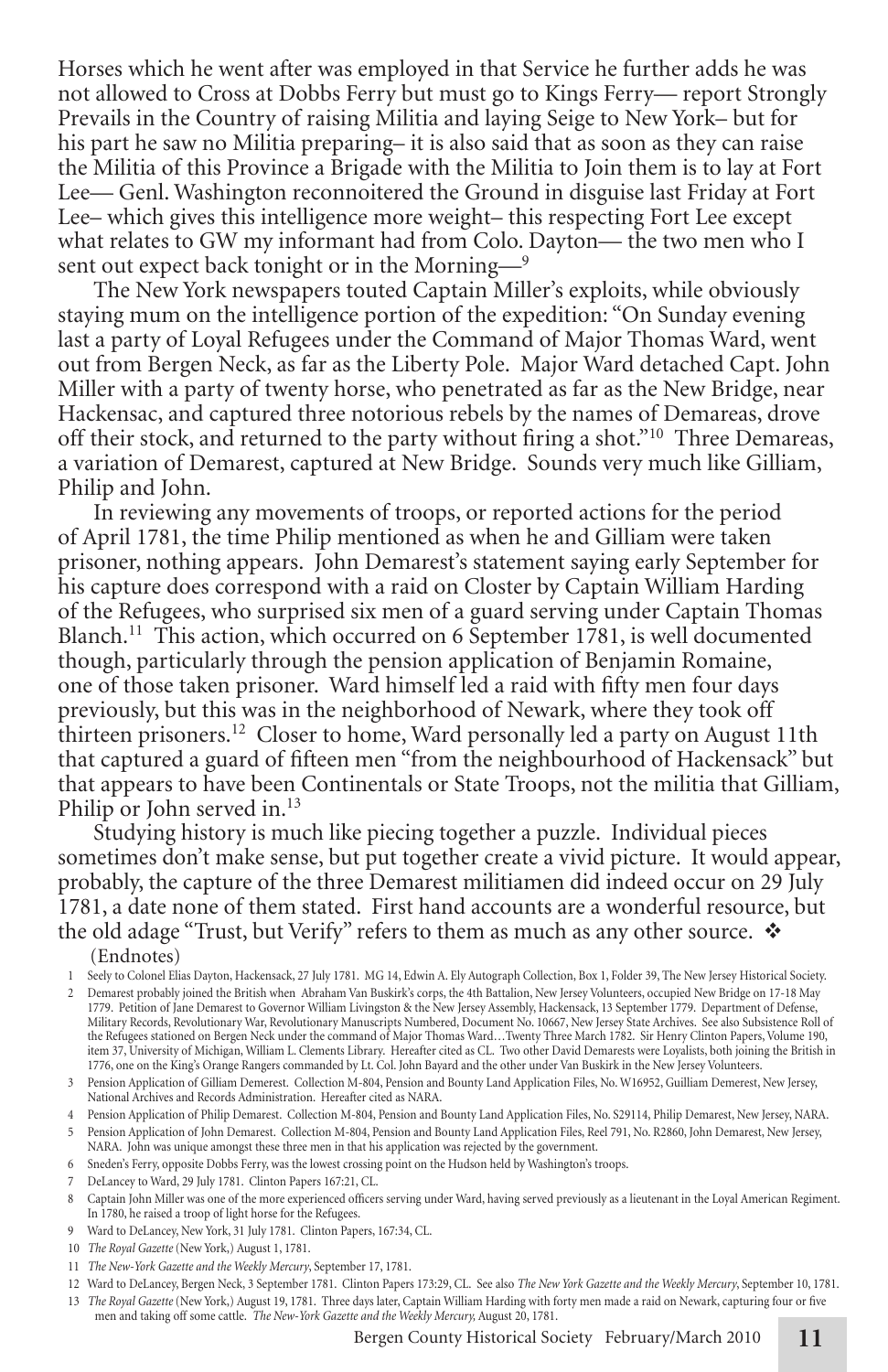## **A Century Ago** *by Past President Kevin Wright*

River Edge and Demarest were the only two boroughs in Bergen County to use voting machines on Election Day, November 2, 1909. Voters gave Democrats control of the Freeholder Board, electing fifteen Democrats and replacing two members, who though nominally Democrats, regularly sided with the Republicans. On November 6, 1909, the contract for building the new Bergen County Court House was awarded to J. T. Brady Company of New York for \$827,672.25. While granite would be used in the base of the new structure to a point six feet above ground, the upper portion would be built entirely of marble. In addition, a new jail was to be constructed at an estimated cost of \$200,000.

Fire partly destroyed Gillies & Gardner's brickyards on the Turnpike in Little Ferry on Wednesday evening, November 10, 1909, when sparks from the last kiln of brick ignited a shed fire. At this time, the Court Street drawbridge was still hand operated, requiring about a half hour and five men to open or close. During a long wait on Saturday morning, November 13, 1909, nine wagons, six automobiles and many foot passengers were held up on either side of the open span for a passing coal boat. Not withstanding wintry blasts and snow during the third week of November 1909, dandelions still bloomed. Goose-bone prophets earnestly deciphered their winter predictions. On November 29th, James M. Gulnac, Chairman of the Court House Committee, broke ground with a near-gold spade for the million-dollar new building in the presence of 200 spectators. Albert Hughes' large and handsome steam launch was moored for the winter near the picnic grove on the east bank of the river at River Edge. An ornamental wire fence was erected

along the riverbank 7 running north from New Milford Avenue near the Water Company's property.

Ice on the meadows and along the riverbanks made it look something like winter. The holiday rush was felt at the post office and delivery wagons ran overtime delivering Christmas packages. Bergen County enjoyed a White Christmas in 1909, the first snowflakes falling shortly after 10 a. m. with the storm continuing all day and far into the night, accompanied by a gale. It was the heaviest snow of the season.

D. Behnke, of Spring Valley, just west of River Edge, shot a large gray fox on his farm on Christmas morning 1909, which measured about 3 feet, 6 inches long and stood 18 inches in height. A great crowd of children from the highways and byways of Hackensack gathered at the Salvation Army headquarters on Bergen Street, Hackensack, on Monday evening, December 27th---the distribution of gifts from the Christmas tree gave much happiness. Many people scanned the northeastern sky in the early evening for a glimpse of Halley's comet, said to be alongside Saturn. Thermometers took a sharp drop Tuesday morning, December 28th, sinking to only 10° above zero. Masons now found it so cold that mortar froze on their trowels, halting work on the new Court House.

New orange-colored auto tags were to be used instead of the old ones after January 1, 1910.

Schools re-opened January 4, 1910. Ice-coated wires and tracks delayed trolley cars on January 6th and blacksmiths worked overtime "sharpening horses" for travel on icy highways. Ice boating on the river was good the entire week. Fire destroyed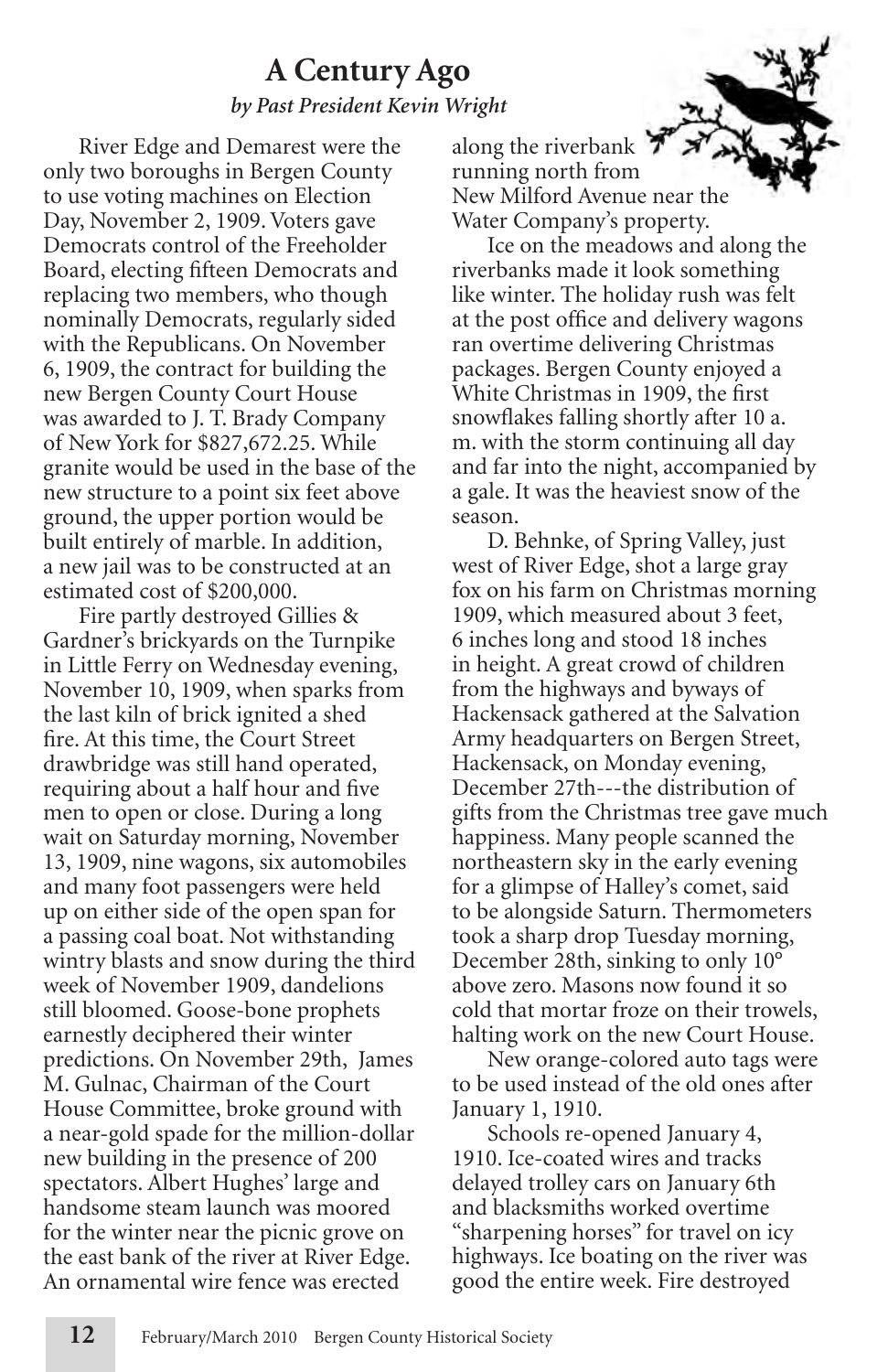an old Oradell landmark on Saturday night, January 15, 1910, consuming a two-story frame dwelling about 80 years old, situated on Linden Avenue (now Kinderkamack Road), one of the main thoroughfares of the borough. William Streeter occupied one part of the house and his father-in-law, D. H. Voorhis, the other. River Edge real estate was moving: the Webb and Blair farms, together with a wooded tract, formerly a part of the Webb farm, but later owned by the Phelps estate, were sold to the Kline Realty & Improvement Association to be developed and offered for sale in building plots. Although wild geese flew northward—an indication of warm weather—about 450 tons of ice were harvested from N. B. Zabriskie's small spring pond in North Hackensack. Two bills introduced into the Legislature in January 1910 aroused considerable opposition: one bill was to permit Sunday baseball playing and the other to legalize rum selling at Atlantic City on Sundays.

In a special message to the Legislature, Governor J. Franklin Fort submitted the question of the proposed amendment to the Federal Constitution empowering Congress to levy a tax on incomes, saying, "An income tax is the most just and equitable tax that can be levied." Captain David H. Bloomer, a native of River Edge, 49 years of age and unmarried, died at High Falls, New York, on February 13, 1910, after a short illness. He was a well-known boatman on the Hackensack River. Two brothers, Anderson and George, and one sister, Emma Bloomer, survived him.

At Freeholder Frank Oldis' request, the Board of Freeholders met at Corkey's Hotel on March 1, 1910, to discuss a new bridge over the Saddle River at Arcola. After the Board visited the site, County Engineer Earle suggested moving the location of the bridge a little south, so that a concrete bridge, 45 feet wide with a 90-foot span, could be built.

Bluebirds arrived in early March and flocks of blackbirds were on wing. Soon robins and bluebirds were also evident. Hackensack smelt appeared at market. The Kline Realty Company started developing the Wales farm in River Edge, clearing away brush and having surveyors mark out streets. The River Edge Land Company and John Neuscheler conveyed the 50-foot strip known as Lincoln Avenue to the Borough of Riverside on March 2, 1910. F. Wm. Barthman and others conveyed the 50-foot strip known as Summit Avenue on March 2, 1910. Another large shipment of heavy sawed timber from Richard's mill at Spring Valley was made from New Milford station.

By the end of March, the first signs of spring were unmistakable: Incubators were turning out young chicks and herring began their run upstream. Lawns grew green and early



J. W. Bellis, was a guiding spirit in the growth of Oradell for over 40 years. He was an organizer and builder of the Oradell Reformed Church and built many of the larger buildings such as the Delford Market, the present post office site. He died April 14, 1910.

spring flowers sprouted; the click of the lawn mower was now heard in the land. Fire destroyed the Bergen Grange Hall

continued on page 14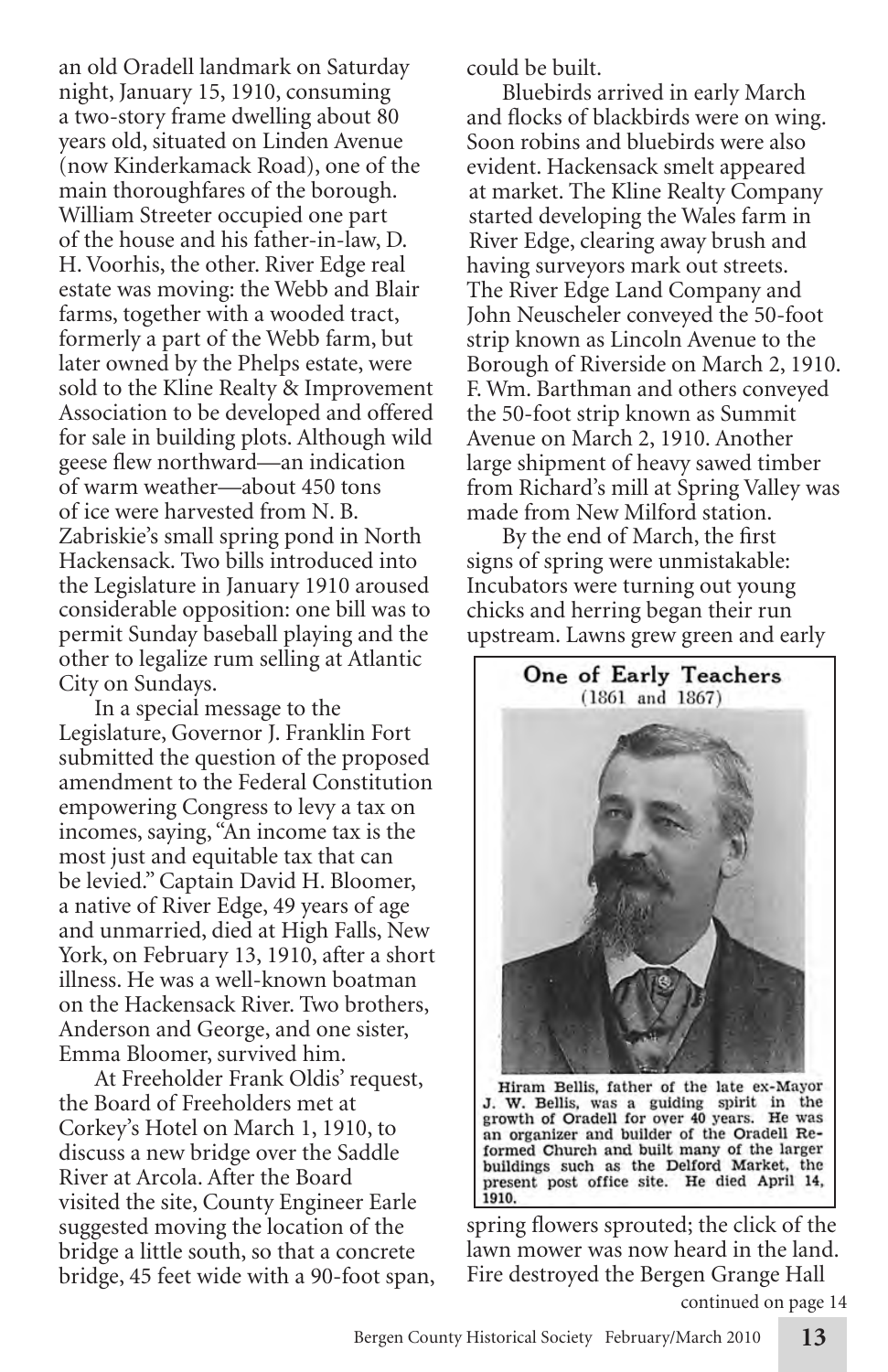#### A Century Ago continued from page 13



Statues carved on premises for new Court House. Photo from the glass-slides made by R. Pye, now in the collection of the BCHS



Construction of the new Court House. Photo from the glass-slides made by R. Pye, now in the collections of the BCHS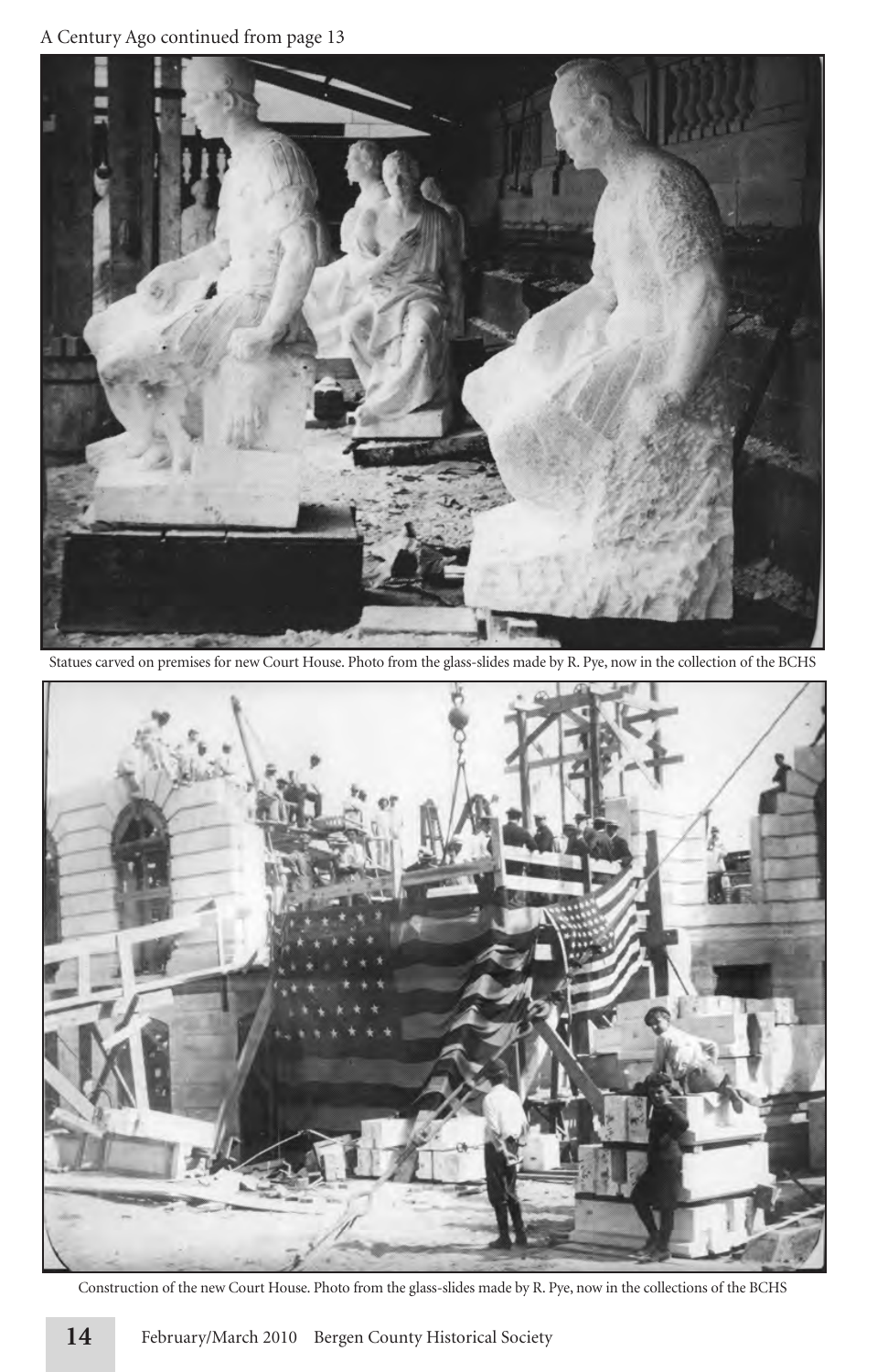on Spring Valley Road on April 9, 1910. The building had been greatly improved over the previous year and was valued at \$5,000, but it was insured for only \$2,000. The hall was to be rebuilt.

Hiram Bellis, one of the wealthiest citizens of Oradell, died April 14, 1910, aged 69 years. He was identified with a number of business concerns, including the Hackensack Water Company, the Hackensack Coal & Lumber Company and the Oradell Mercantile Company. As iron girders arrived for the new Courthouse, some citizens wondered if there was a jinx hovering over the building site as all three members of the Court House Committee and County Engineer Earle met with mishaps in a series of accidents occurring in rapid succession.

There was a light frost on Friday morning, May 6, 1910. Henry Ryerson of Ramsey started taking a census of the "Jackson Whites" in the mountain district in May 1910. No one had been anxious for the job, the first enumerator having declined to accept his appointment. Ryerson reportedly made his rounds with an armed guide.

Fire partly destroyed the unoccupied stone house on the Werkheiser place at Woodcliff Lake on May 14, 1910. The Hackensack Water Company, which owned the property, sent a boy to clean up the place and he carelessly burnt a pile of rubbish in an ancient fireplace. It was thought the old chimney was defective as the upper story burned off down to the stone walls. Hillsdale firemen were on hand and pumped a lot of water out of the lake.

Robins had first pick of ripening cherries. Roses bloomed and daisies were gathered in bunches from fields and roadsides. Grub worms played havoc with tomato plants,

lima beans, and other garden crops. Soon boys were seen swimming in the river. Cork was now being used in the manufacture of baseballs. By June, workmen began piling bricks on the site of the new Court House and Jail; an estimated 35 million bricks would be needed to complete the project. A local farmer reported his corn grew five inches on two hot days during the third week of June.

Flies around the molasses barrel were no thicker than boys around the swimming holes during these hot summer days. The contract to build the concrete arch bridge at Arcola was awarded to F. R. Long Company on a bid of \$24,972. While E. D. Easton donated the land for an approach to the bridge, the Saddle River Committee put in a claim for its old road to be used for a park. The State Board of Health gave notices to the Hackensack Commission, the Bogota Borough Council, the Village Trustees of Ridgefield Park and to all municipalities then sewering in the Hackensack River or Overpeck Creek, that such sewerage must be discontinued. The old toll gate which formerly stood upon the brow of the hill near the trolley powerhouse on Hudson Street, Hackensack, was removed some 200 or 300 feet north, so as to cut off entrance to the old Calicoon Neck road without first paying toll to the Turnpike Company. Congress appropriated funds for two more battleships, each costing about \$12,000,000 to build and \$1,000,000 a year to maintain over their 20-year lifetime.  $\mathbf{\hat{v}}$ 

The Bergen County Historical Society, a non-profit, 501(c)(3) volunteer organization, was founded in 1902 to develop public appreciation for Bergen County's remarkable history, especially through the preservation and study of its material culture. We are the only historical association to focus on the Bergen County as a whole, from its prehistory to the present day. Our museum collections are presently on display in a limited basis at Historic New Bridge Landing. Public programs include educational events, placement of informative roadside historical markers, museum exhibits, monthly lectures, library collection, website and message board. We are the largest landowner at HNBL. We are not a government agency and presently receive no regular or significant public funding, we rely on private donations and membership.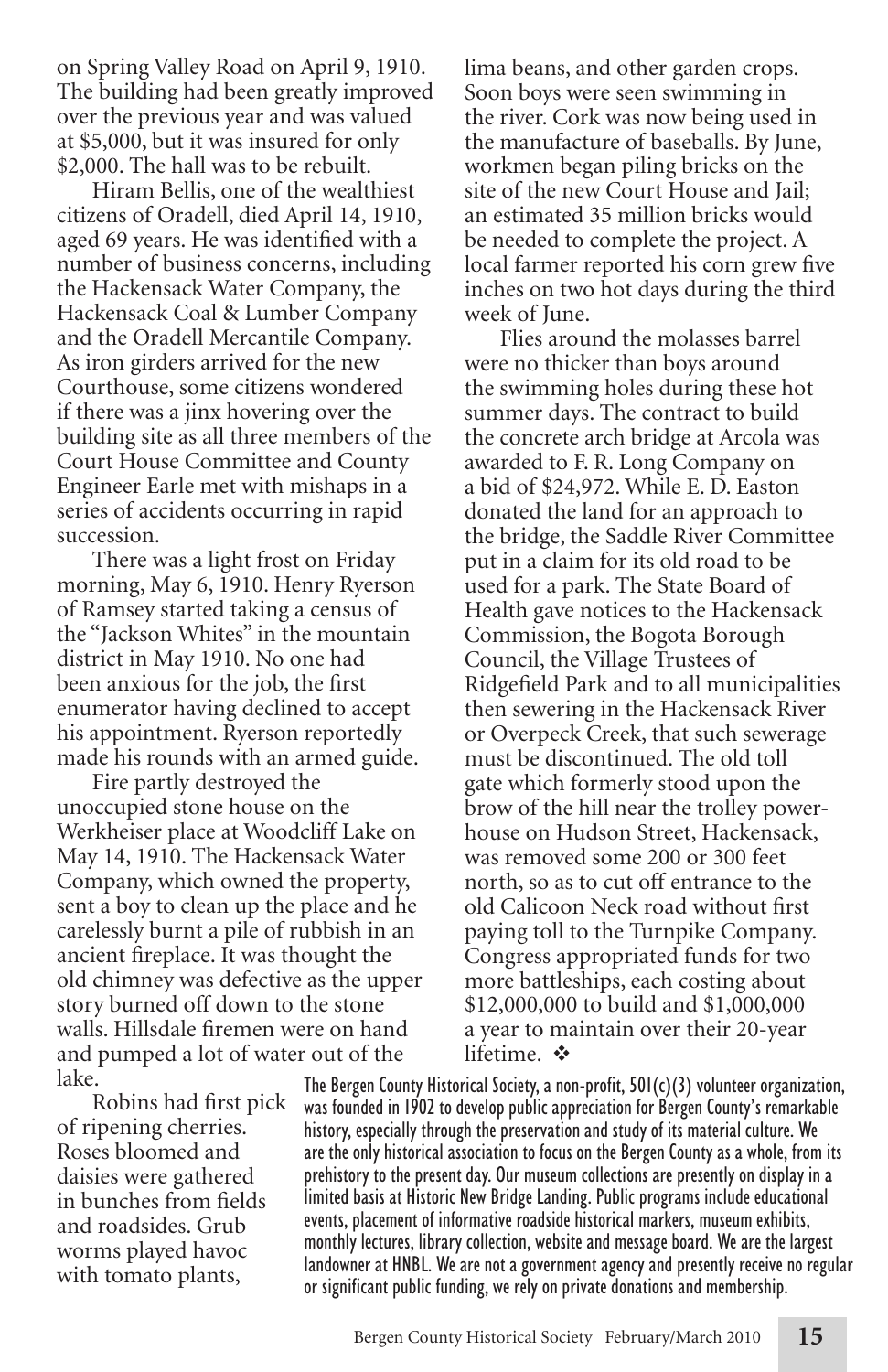## **Valentine's Day at Historic New Bridge Landing Sunday, February 14, 2010 • 1:00-4:00 pm**

BCHS presents **Brenda Miller,** an expert at Scherenschnitte, the art of papercutting with scissors. Workshop by reservation only, limited to 30 people \$30 – 14 years old & up. Participants will create a framed, matted work of Scherenschnitte, all materials supplied, bring an exacto knife, sharp scissors, takes place in the Steuben House.

HNBL open. Cooking in Outkitchen. Pie and Cider in Campbell-Christie House: \$5. The Historical Society will display an 1838 Valentine with an elaborate cut-paper border, inscribed with a poem, which includes a marriage proposal.

## **Architecture of Bergen, Rockland & Passaic Counties Thursday, February 18, 2010**

Noted architectural historian **Tim Adriance** will explore the Dutch/European roots of the cultural traditions of those who lived in early Bergen, Rockland, and Passaic counties. This presentation will focus on the permanent and visible remnant of the Jersey Dutch cultural group – its architecture. Over 350 images of houses, barns, churches, and other cultural items from here and from Europe will be featured. Lecture location: No fee. Second Reformed Church, 436 Union St., Hackensack, NJ.

## **Washington's Birthday at HNBL • Sunday, February 21, 2010**

A Country Ball upon the Anniversary of Washington's Birthday will be held at New Bridge Landing on Sunday. Under Denise Piccino's direction, the Tricorne Ensemble will demonstrate 18th-century dances in the parlor of the Steuben House! Ridley & Anne Enslow provide musical accompaniment on fiddle and hammered dulcimer. Rodger Yaden portrays General Washington. Join us in the tavern for hot cider and crullers. Don't miss Mary and Barbara cooking in the Bergen Dutch Out-Kitchen. Suggested donation: \$7 adult, \$5 children, BCHS members free. Campbell-Christie House, 1201 Main Street, River Edge, 07661.

## **Privateers in Whaleboats in New Jersey! • February 23, 2010**

Historians and re-enactors **Raoul Mallalieu** and **Ken Miller,** of Heard's Brigade, will describe the boats, weapons, and tactics used successfully to attack British vessels along the New Jersey coast. Now they're building an authentic whaleboat to raise public awareness of the privateers' role in winning the war. Roundtable: The Iron Horse, Westwood. Come between 6:30 and 7:00 PM for conversation and fellowship.

## **Classroom Closeup • Mon, March 1 & 6 - 7 am & Sat, March 8 & 13 - 9 am**

The program, Classroom Close on NJN, will feature the children at Roosevelt School, River Edge and Forward to the Past, a video about why it's important to preserve history, from the child's perspective.

## **Lenape New Year • Sunday, March 14, 2010 – 1:00 to 4:00 pm**

The Dark Moon marks the arrival of Chwame gischuch, the Shad Moon, and the New Year of the ancient Sanhicans and Minisinks, locally known as the Hackensacks and Tappans. **Bob Wills,** of the Sunrise Trading Post, will share his knowledge of Lenape. Suggested donation for events unless otherwise noted: \$7 adult, \$5 children, BCHS members free. Takes place at the Steuben House, 1209 Main St, River Edge, NJ.

## **Button Up! • Sunday, March 21, 2010 – 12:00 to 4:00 pm**

Button exhibit featuring Elsie Heiss BCHS collections and private collection of period buttons honoring George Washington's Inauguration. In cooperation with the Bergen Button Club. See page 19 for more info.

## **Visit Our Website for the More Info • www.bergencountyhistory.org**

16 February/March 2010 Bergen County Historical Society





## **BCHS Events**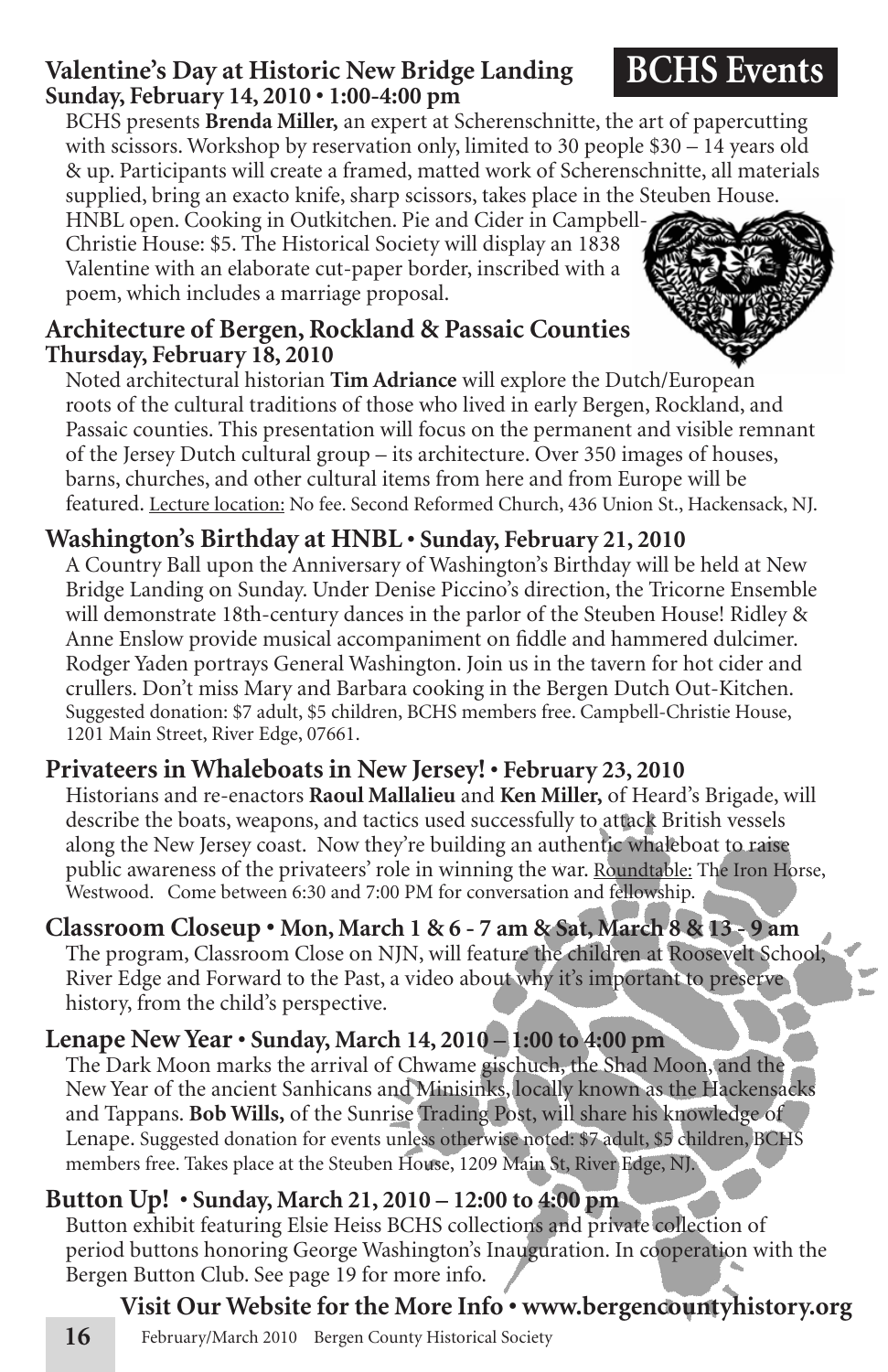## **Charles Livingston Bull**

*by BCHS Vice President Peggy Norris*

A query from an intern at the Library of Congress brought Bergen County artist Charles Livingston Bull to our attention. Bull (1874-1932) was a wildlife artist, who drew thousands of pictures of animals and birds in his lifetime, illustrating over 125 books and providing artwork for hundreds of magazines, posters, etc.

One of the first books he illustrated was *The Call of the* Wild by Jack London (1903). He also wrote his own book, *Under the Roof of the Jungle* (1911), about a trip to British Guiana. From 1910 until his death he lived in Oradell, where he was able to keep a small menagerie of animals such as dogs, sheep, deer, and fish. Bull is buried in The Hackensack Cemetery with the simple appellation, "artist and naturalist." For more information see the excellent slide show by the Oradell Free Public Library "A Short Biography of the Oradell Naturalist"-- http://oradell.bccls.org/ bull/bullpresentation.html. The Library and the Blauvelt Art Museum in Oradell have collections of his original paintings and published works.  $\mathbf{\hat{v}}$ 

# **KEEP HIM FREE**





#### Sources:

Roberts, Charles G. D. THE HAUNTERS OF THE SILENCES. A BOOK OF ANIMAL LIFE. Boston: 1907, First Edition, L. C. Page & Company.

Also on google books: http://books.google.com/books?id=l0ZXAAAAMAAJ&printsec=frontcover&dq= %22under+the+roof+of+the+jungle%22&source=bl&ots=KWWl0HueHi&sig=f17HAEunz2vwgiaPMgSojJt1s uk&hl=en&ei=aG1TS6LlOpXdlAeijqmtCg&sa=X&oi=book\_result&ct=result&resnum=1&ved=0CAcQ6AEw AA#v=onepage&q=&f=false

**Hiram B. D. Blauvelt,** Past BCHS President, engaged **Charles Livingston Bull** to design this logo for the Bergen County Historical Society.

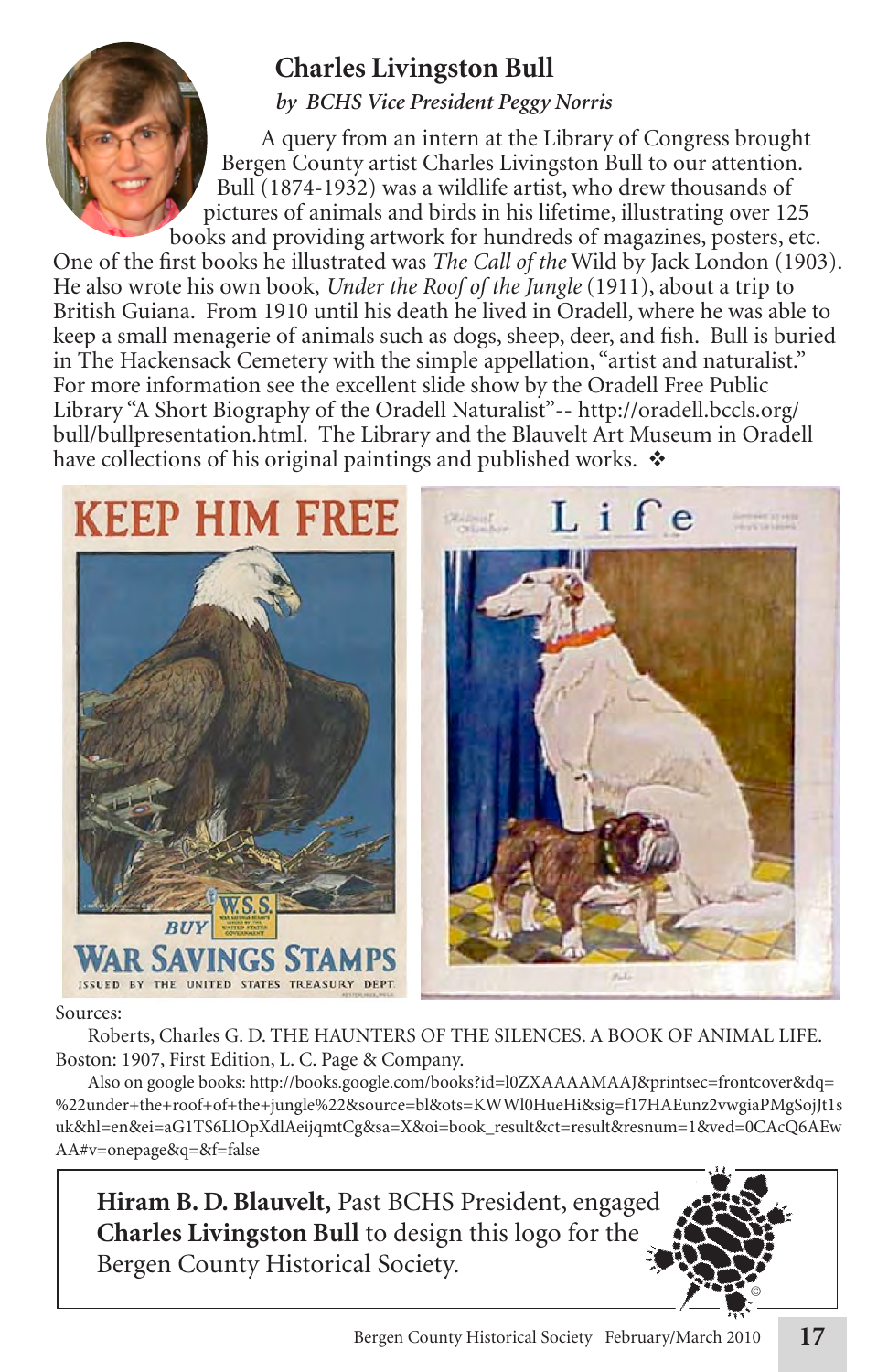President Letter continued from page 1 outkitchen for events. Trustee **Denise Piccino**, **Elizabeth Piccino**, Secretary **Rosann Pellegrino**, **Ariel Woll**, **Rodger Yaden**, **Gennie Vaughn,** Trustee **Linda Masullo**, **John Oddie**, **Dottie Werner**, Trustee **Michael Gorman**, **Gerry O'Keefe**, **Kevin Wright**, **Mike & Luke Trepicchio**, me and others all help out to open the site. **Linda Masullo** manages the giftshop, **Michael Gorman's** homemade soap was a favorite purchase. Trustee **John O'Toole**, Treasurer **Bill Farrelly** and Member **Bob Roth** painted and repaired the exterior of the Campbell-Christie House. HNBL Commissioner **Ann Subrizi** facilitated the new HNBL entrance signs. **Manfred Wegner** got our outhouse on a steady foundation and is waiting for warmer weather to finish restoration. **Albert Dib** continues to manage the Message Board. **Tom Newman** & family made and donated candy from Bogert Candy Kitchen molds for the holiday decorations at HNBL. **Linda & Paul Mock** joined us again in decorating. Past President **John Heffernan** is a constant source of help along with his wife **Linda** and continues to chair the lecture program. **Dave Whieldon** draws a good-size crowd every month at the Rev War Roundtable, featuring dinner and lectures by historians. Member **Anita DiGuilio** provides advice to me on BCHS insurance issues. **Mary Donohue, Kevin Wright, Bill Farrelly, and Mike Trepicchio** provide enormous amounts of organizational time, ideas and counsel. **Mike** facilitated the litter and brush site clean up by the **UJA Federation's** Mitzvah Day and the Christmas tree sales on-site, which provided important operating revenues for BCHS. Mary led the way with the renaming of the **New Bridge Landing Train Station,** putting New Bridge on the map. We were thankful for the \$1,250 grant from **Bloomingdale's** (facilitated by **Bill**) which basically underwrote the Hudson 400 exhibit at the Shops

at Riverside. The exhibit, designed by **Kevin** and myself, erected with help from **John Oddie** and **Jack Goudsward**  (Jack is also Membership chairman),

gave us wide exposure to new audiences. Our dugout canoe was on display to thousands of people this fall. I have been in contact with a dendrochronologist



Button in BCHS collection

who will be looking at the canoe this spring to see if the age can be unobtrusively determined.

I was joined at different times to work on collections by **Kevin, Manfred, Linda Masullo, Gail Goldstein, Jack G., Barbara Marchant, Mary Donahue, John Oddie, Jack Wright, Steve Weigl, Peggy Norris, Joe Suplicki and members from the Bergen Button Club. Peggy** and **Steve** helped people around the country with research queries. Library Chairman **Steve Weigl**  continues to meet regularly with his committee, including **Dee Cobianchi** and **Averil Genton,** preserving and cataloging our library and document collection. I look forward to the end of our FEMA application; Mike T, Kevin and Bill helped in recent meetings with FEMA representives. **Lori Charkey** and **Kevin Wright** are starting up *The Revolution in Bergen County Heritage Guide Book.* We closed out the calendar with our 26th year of Christmas concerts at HNBL where I had the pleasure of meeting a woman, who charmed with the event as a child, now return as an adult.

Membership is growing and we thank you for your continued support, we could not do without it. We are grateful to **Bob Roth** and **Eleanor Roth** for their support and good wishes! **Deborah Powell, BCHS President**  $\Phi$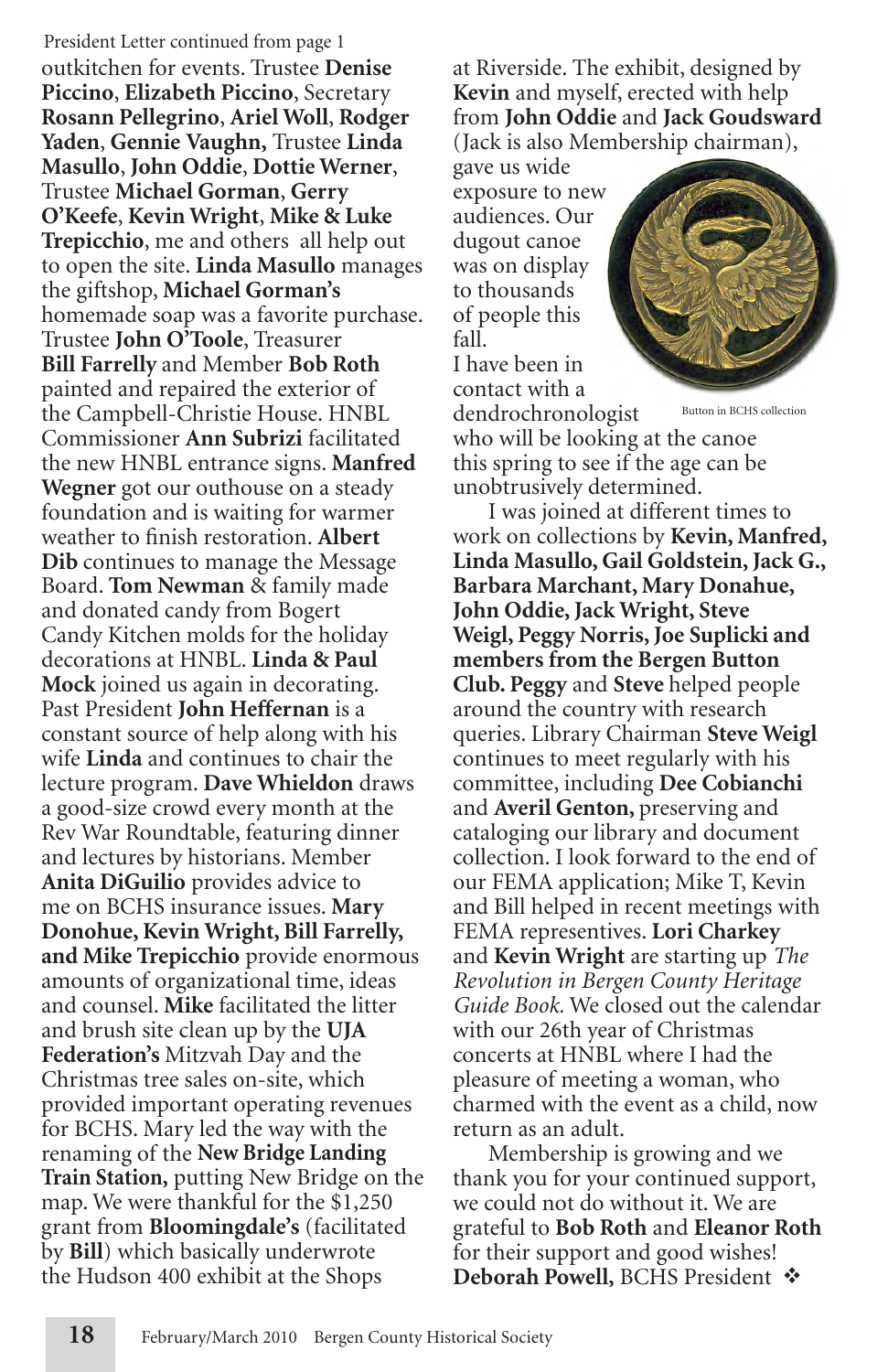## **Button Up! Come Out & Celebrate Women's History Month Button Exhibit at HNBL Sunday, March 21, 2010 – 12:00 to 4:00 pm**

Selections from the **Elsie Heiss Button Collection,** Bergen County Historical Society's collections, will be on exhibit for **the first time in more than 25 years.** Elsie particularly collected buttons with images of birds. Takes place in the Steuben House.

Selections from Bergen Button Club members will be on exhibit at the Steuben House. BBC member **Pam Muzio** will give a talk "Introduction to Buttons."

Buttons honoring **George Washington,** made at the time of his **First Inauguration in 1789,** will be shown, and their history will be described in a short talk. From a private collection.

**Kevin Wright** will give an illustrated talk on *The History of Women in Bergen County* in the Steuben House at 2 pm.

#### **Button strings will be on show – please touch!**

**Button sewing exercise for children.** Create a project that may be taken home. Buttons donated by **Simply the Best Clothing,** 472 Cedar Lane, Teaneck. Takes place in the Campbell-Christie House. Led by **D. Piccino.**

Refreshments in the **Black Horse Tavern,**  Campbell-Christie House, with Tavern Keeper **W. John Oddie.**

Suggested donation for event: \$7 adult, \$5 children, BCHS members free. HNBL, 1201-1209 Main St, River Edge, NJ.

**If you are not receiving "Our Connection to the Past" through email, please take a moment to send your email address to me.** Compared to snail mail, email is an inexpensive way to reach everyone. I do not share your email address with any other groups or persons. contactBCHS@bergencountyhistory.org